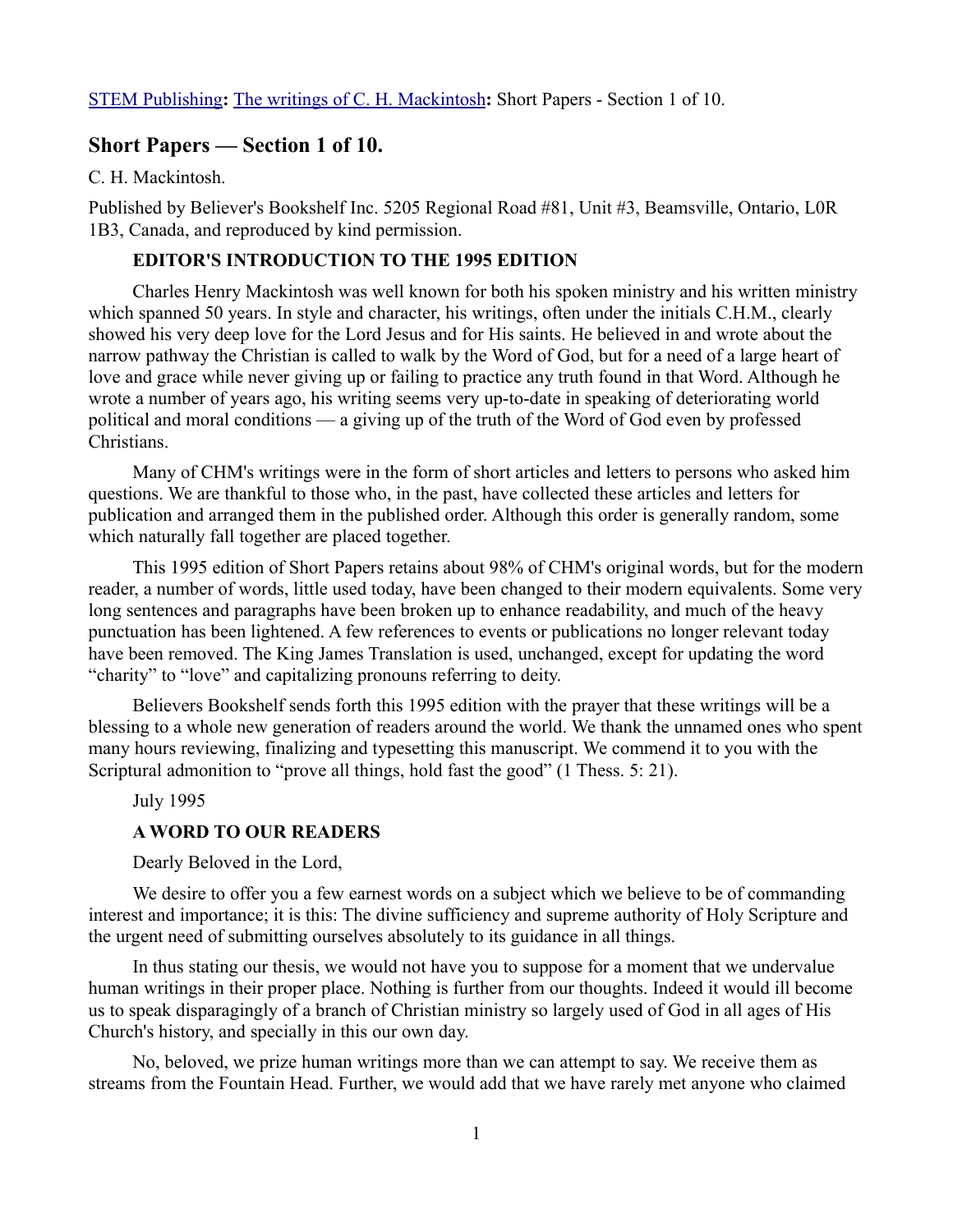to despise Christian writings, on the plea of reading nothing but the Bible, who was not crude, shallow and contracted. We might just as well say that we would not listen to a brother speaking to us in the assembly, as refuse to read what God had given him to write, provided we had time to do so. How often has a book or tract been made a rich blessing to the soul, either in bringing one to Christ or building up or helping on in Him! How often may we have read some passage of Scripture and seen nothing in it until the Lord used some paragraph in a human writing to unlock its treasures to our hearts! None of us are self-sufficient. We are dependent one on another. We grow by that which every joint supplies. We need all the "helps" which God has set in the body for our common profit and blessing.

Having said this to guard against misunderstanding and to put human writings in their right place, we return to our special object in this brief paper.

There is but one supreme and paramount authority, and that is the Word of God. All human writings are interesting as references, valuable as aids, but they are worthless, yea mischievous as authority. Scripture is all-sufficient. We want absolutely nothing in the way of guidance and authority beyond what we possess in the sacred canon of Scripture. No doubt, it is only by the Holy Spirit we can understand, appreciate or be guided by Scripture. God may use a human voice or a human pen to help us, but Scripture is divinely sufficient. It can make a child wise unto salvation and it can make a man perfect unto all good works. See 2 Timothy 3: 15-17.

Now, having such a guide, such an authority, what becomes us as Christians — as children of God and servants of Christ? Clearly, to submit ourselves absolutely and unreservedly to its teaching in all things! We are bound by every argument and every motive which can possibly sway the heart, to test everything in which we are engaged or with which we stand associated, by the holy standard of the Word of God, and if we find anything, no matter what, which will not stand that test, to abandon it at once and forever.

It is precisely here that we feel there is such serious failure in the professing Church. As a rule, we do not find the conscience under the immediate action and government of the Word. Human opinions bear sway. Human creeds and confessions of faith govern the heart and form the religious character. Human traditions and habits of thought are allowed a formative influence over the soul. If it be merely a question of personal salvation, profit or blessing, Scripture will be listened to. People are glad and thankful to hear how they can be saved and blessed. Everything that bears upon the individual conditions and destiny will be welcomed.

But the moment it becomes a question of Christ's authority over us in spirit, soul and body; when the Word of God is brought to bear upon our entire practical career, upon our personal habits, our domestic arrangements, our commercial pursuits, our religious associations, our ecclesiastical position, then, alas! it becomes apparent how completely the authority of Holy Scripture is virtually thrown overboard. In point of fact, the enemy seems to succeed as completely in robbing professing Christians of the real value, power and authority of the Word of God, as when, during that long and dreary period of the middle ages, it was wrapped in the shroud of a dead language and buried in the dark cloisters of Rome. It is appalling when one comes in contact with the actual condition of things among professing Christians, to observe the ignorance of Scripture and the carelessness about it. Nor can any thoughtful person doubt that the latter is the cause of the former. "If any man *will* do His will, he shall know of the doctrine." But if the Word of God be neglected and practically ignored as an authority, need we marvel when we find people ignorant of its precious contents?

We have been much struck of late in our dealings with Christian professors, in noticing the little moral weight which Scripture seems to possess. You will rarely meet with anyone who is prepared to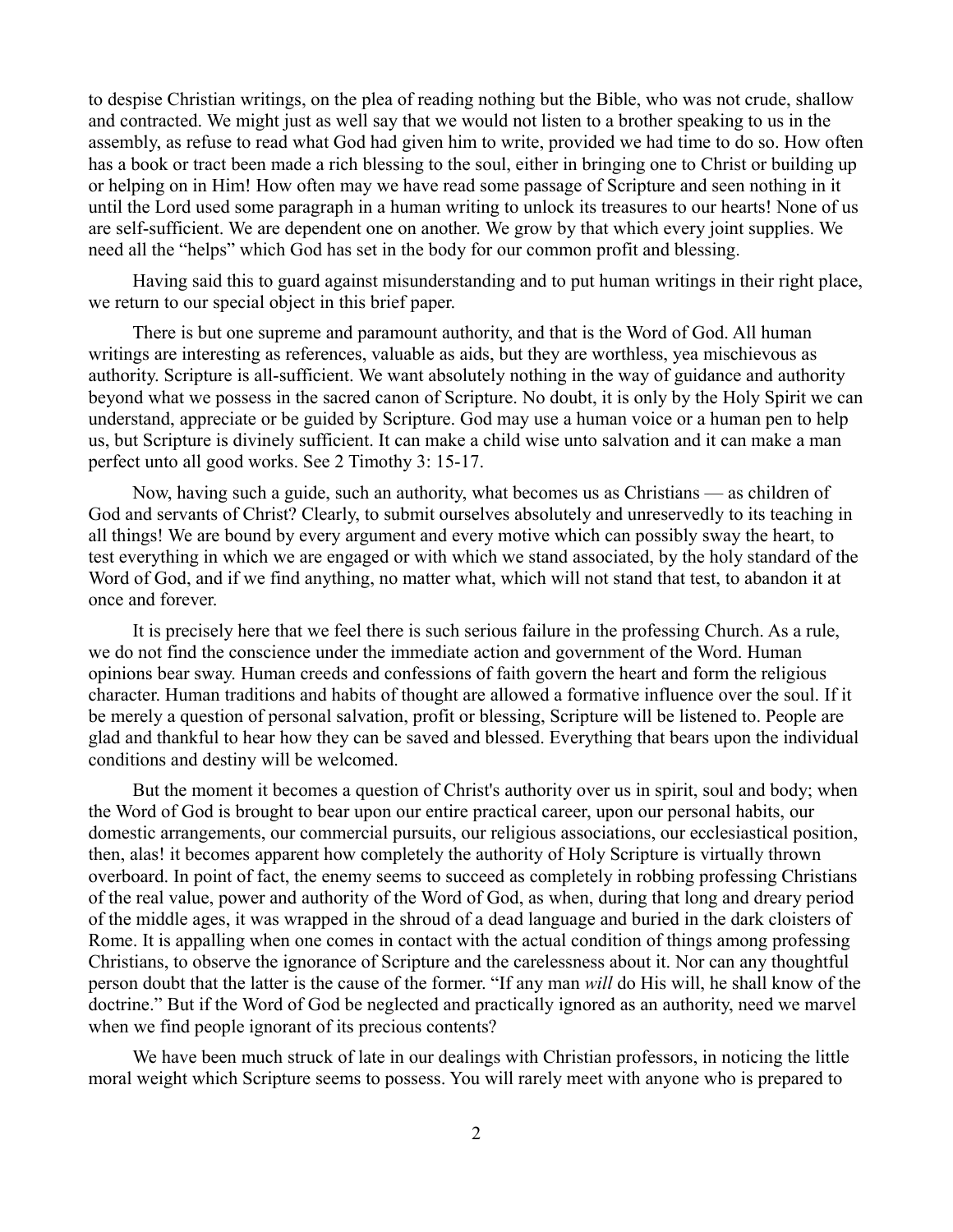start with this one grand point, that the voice of the Holy Spirit in Scripture is absolutely conclusive, that it admits of no appeal, that it closes all discussion. We speak not now of man's interpretation of Scripture — of anything in which it can be said, "That is your opinion." We speak only of the written Word of God which we possess and to which we are individually responsible to submit ourselves in all things. God has put His Word into our hands. And He has put His Spirit into our hearts, and by that Spirit we can understand the Word; and we are solemnly bound to be guided and governed by that Word in all the details of our practical career.

It is this we feel imperatively called upon to press home upon the hearts and consciences of our readers. In looking to Him for the theme, we got this answer, "Press upon your readers the sufficiency and authority of Holy Scripture and the necessity of absolute subjection to it in all things." This we have sought to do, and now we leave it with our readers to consider as before the Lord their personal responsibility in this weighty matter. We would entreat them, as they love the Lord Jesus Christ, to examine in the light of Scripture, their entire position and path, and by the grace of God and for His glory, to abandon at once and forever all that is not in perfect accord with that holy standard. Thus shall their path be as the shining light that shines more and more unto the perfect day. Oh! may the true language of all our hearts be, "Speak, Lord; for Thy servant heareth." "Lord, what wilt Thou have me to do?" God grant it, for Christ's sake.

## **HOW TO STUDY SCRIPTURE**

It is a very difficult for anyone to attempt to prescribe for another the proper method of studying Scripture. The infinite depths of Holy Scripture, like the exhaustless resources that are in God and the moral glories of the Person of Christ, are only unfolded to faith and need. This makes it so very simple. It is not cleverness or intellectual power we need, but the simplicity of a little child. The One who composed the Holy Scriptures must open our understandings to receive their precious teaching. And He will do so, if only we wait on Him in real earnestness of heart.

We must never lose sight of the weighty fact that it is as we act on what we know that our knowledge shall increase. It will never do to sit down like a bookworm to read the Bible. We may fill our intellect with biblical knowledge, we may have the doctrines of the Bible and the letter of Scripture at our finger-tips without one particle of unction or spiritual power. We must go to Scripture as a thirsty man goes to a well; as a hungry man goes to a meal; as a mariner goes to a chart. We must go to it because we cannot do without it. We go, not merely to study, but to feed. The instincts of the divine nature lead us to the Word of God as the new-born babe desires the milk by which he is to grow. It is by feeding on the Word that the new man grows.

Hence we may see how very real and practical is this question of how to study Scripture. It is intimately connected with our entire moral and spiritual condition, our daily walk, our actual habits and ways. God has given us His Word to form our character, to govern our conduct and shape our course. Therefore, if the Word has not a formative influence and a governing power over us, it is the height of folly to think of storing up a quantity of scriptural knowledge in the intellect. It can only puff us up and deceive us. It is a most dangerous thing to traffic in unfelt truth; it brings on a heartless indifference, levity of spirit, insensibility of conscience, which is appalling to people of serious piety. There is nothing that tends so to throw us completely into the hands of the enemy as a quantity of head knowledge of truth without a tender conscience, a true heart, an upright mind. The mere profession of truth which does not act on the conscience and come out in the life, is one of the special dangers of the day in which our lot is cast. Better by far only to know a little in reality and power, than profess a quantity of truth that lies powerless in the region of the understanding, exerting no formative influence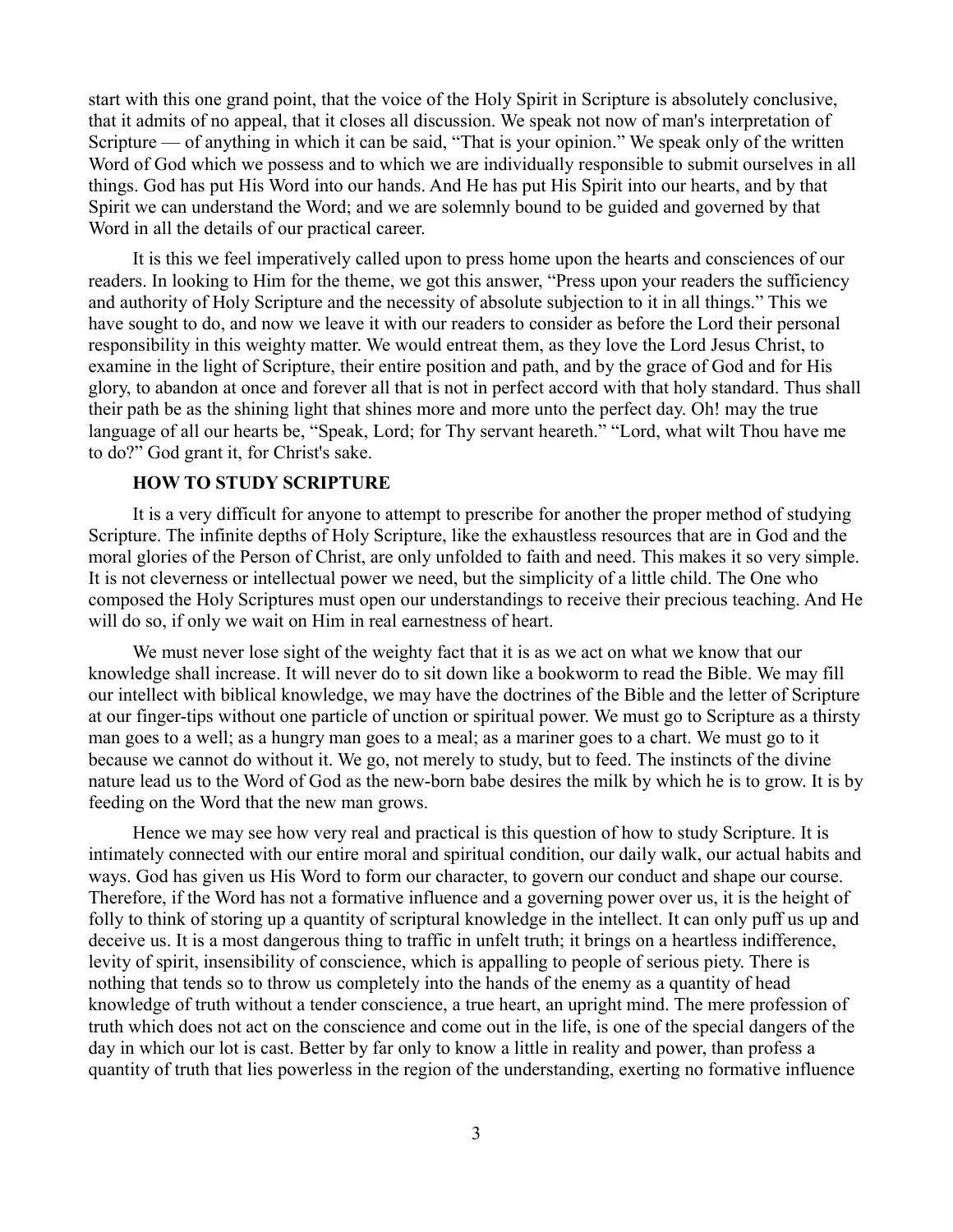upon the life. I would much rather be honestly in Romans 7 than fictitiously in Romans 8. In the former case I am sure to come right, but in the latter there is no telling what I may come to.

As to the question of making use of human writings to help us in the study of Scripture, great caution is needed. No doubt the Lord may and does make use of the writings of His servants, just as He uses their oral ministry for our instruction and edification. Indeed, in the present broken and divided state of the Church, it is wonderful to mark the Lord's rich grace and tender care in feeding His beloved people with the writings of His servants.

But, we repeat, great caution is needed, earnest waiting on the Lord, that we may not abuse so precious a gift, that it may not lead us to trade on borrowed capital. If we are really dependent upon God, He will give us the right thing; He will put the right book into our hands; He will feed us with food suitable for us. Thus we receive it from Himself and hold it in communion with Himself. It is fresh, living, powerful, formative; it tells on the heart and shines in the life; and we grow in grace and in the knowledge of our Lord and Savior Jesus Christ. Precious growth! Would there were more of it!

Finally, we have to remember that Holy Scripture is the voice of God and the written Word is the transcript of the living Word. It is only by the Holy Spirit's teaching we can really understand Scripture, and He reveals its living depths to faith and need. Let us never forget this.

# **QUESTIONS; AND HOW TO MEET THEM**

I have been very much interested of late in looking at the excellent way in which John the Baptist met the various questions which came before him, for there were many questions in his day, as there are in ours.

What I specially refer to now is presented to us in the Gospel of John (John 1 and John 3). The first question which this dear and honored servant of Christ was called to answer had respect to himself, and of this he makes very short work indeed. "This is the record of John, when the Jews sent priests and Levites from Jerusalem to ask him, Who art thou?"

It is unwelcome to any right-minded person to be asked to speak about himself. So, I doubt not, John found it. He readily told them that he was not the Messiah, that he was not Elijah, that he was not even the prophet. But they wanted a *positive* answer. "They said unto him, Who art thou? that we may give an answer to them that sent us. What sayest thou of thyself?" Little indeed had he to say of himself. "I" had a very small place in John's thoughts. "A voice." Was this all? Yes; this was all. The Spirit in the prophet had spoken; John quotes the words and there he leaves it. Blessed servant! Honored witness! Would we had more of his excellent spirit, more of his method of answering questions!

But these Pharisees were not satisfied. John's self-hiding spirit was entirely beyond them. "They asked him, and said unto him, Why baptizest thou then, if thou be not the Christ, nor Elias, neither the prophet?"

Here again the Baptist makes short work. "John answering them, saying, I baptize with water; but there standeth One among you whom ye know not. He it is who, coming after me, is preferred before me, whose shoe's latchet I am not worthy to unloose."

Thus, as to himself, he was merely a voice. And, as to his work, he baptized with water, and he was only too glad to retire behind that blessed One whose shoe's latchet he felt himself utterly unworthy to unloose.

This is uncommonly fine. I feel assured, my beloved friend, that the lovely spirit displayed by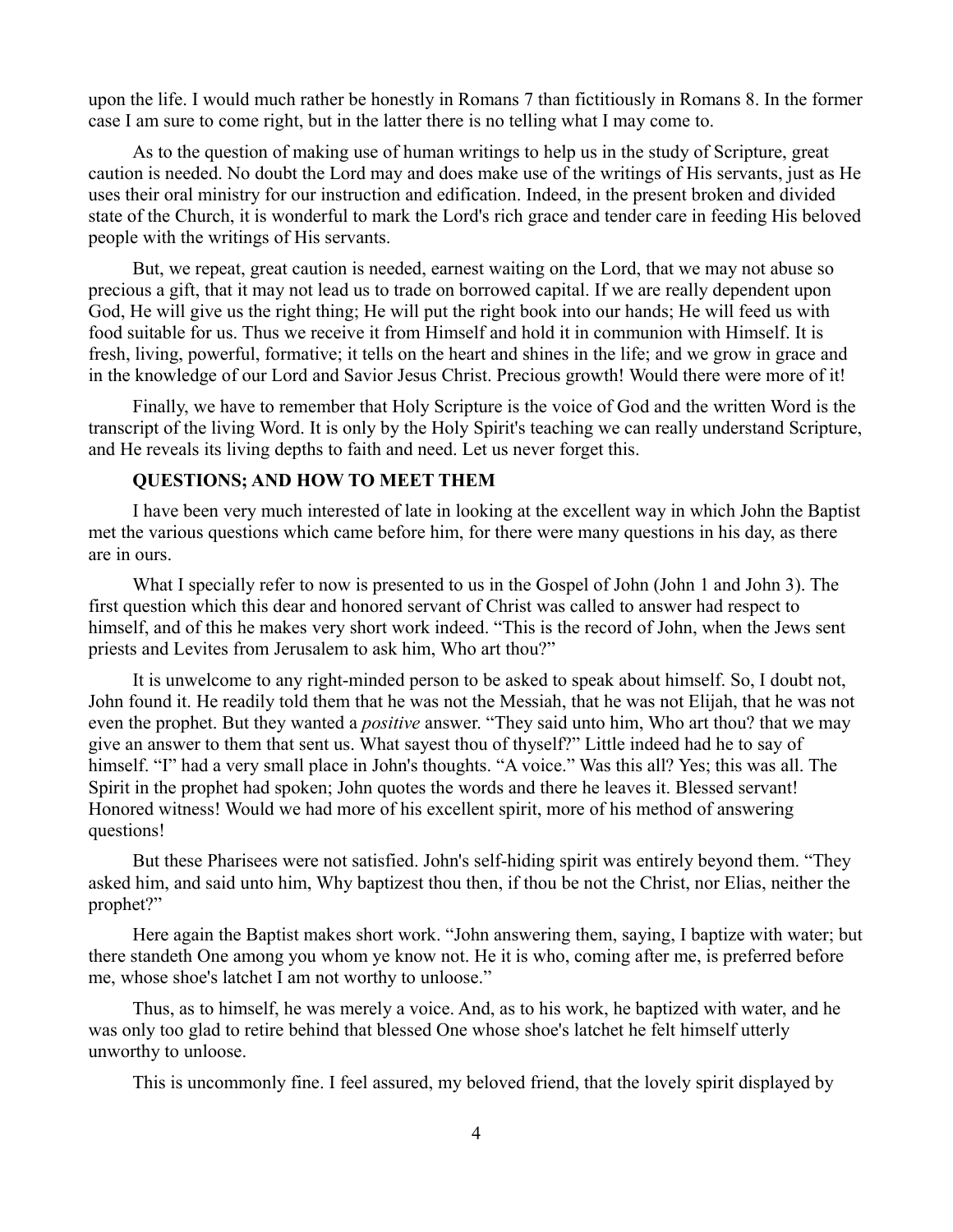this most illustrious servant of Christ is what you earnestly covet for yourself. And I think I am one with you. I do long to know more and more of this self-hiding — this losing sight of self and its doings, this retiring spirit. Truly it is much needed in this day of egotistical boast and pretension.

Turn with me for a moment to John 3. Here we have another kind of question. It is not now about himself or his work, but about purifying. "There arose a question among some of John's disciples and the Jews about purifying. And they came to John and said unto him, Rabbi, He that was with thee beyond Jordan, to whom thou bearest witness, behold, the same baptizeth and all come to Him."

Now this was a mistake, for "Jesus Himself baptized not, but His disciples." But this is not the point here. What strikes me is John's mode of settling all questions, right or wrong. He finds a perfect solution for all in the presence of his Lord. "John answered and said, A man can receive nothing except it be given him from heaven."

How true! How simple! How perfectly obvious! What a complete settlement of every question! If a man has anything at all, from where did it, where could it, come? Surely only from heaven. What a perfect cure for strife, envy, jealousy and emulation! "Every good gift and every perfect gift is from above, and cometh down from the Father of lights." What a tale this tells of earth. What a record it bears to heaven and to God! Not one atom of good on earth but what comes from heaven. Not an atom of good in man but what comes from God. Why then should anyone boast or be jealous or envious? If all goodness is from above, let there be an end of all strife and let all hearts go up in praise to "the Father of lights."

Thus it was the Baptist met the questions of his day. He let all the questioners know that their questions had little interest for him. And more than that, he let them know where all his interests lay. This blessed servant found all his springs in the Lamb of God, in His precious work, in His glorious Person. The voice of the Bridegroom was enough for him, and having heard that, his joy was full. The question of purifying might be interesting enough in its place, and like all other questions, it had its right and its wrong side, but for John, the Bridegroom's voice was enough. In His presence he found a divine answer to every question, a divine solution for every difficulty. He looked up to heaven and saw every good thing coming from there. He looked into the Bridegroom's face and saw every moral glory centered there. This was enough for him. Why trouble him with questions of any kind — questions about himself or his work, or about purifying? He lived far beyond the region of questions, in the blessed presence of his Lord, and there he found all his heart could ever need.

Now, my much loved friend, it seems to me that you and I would do well to take a leaf out of John's book as regards all this. I need not remind you that in this our day there are questions agitating men's minds. Yes, and some of us are called to account for not expressing ourselves more decidedly on some of these questions. But I believe the devil is doing his utmost to alienate our hearts from Christ and from one another by questions. We ought not to be ignorant of his devices. He does not come openly and say, "I am the devil and I want to divide and scatter you by questions." Yet this is precisely what he is seeking to do.

Now, it matters not whether the question be right or wrong in itself; the devil can make use of a right question just as effectively as of a wrong one, provided he can succeed in raising that question to undue prominence, causing it to come between our souls and Christ, and between us and our brethren. I can understand a difference in judgment on various minor questions. Christians have differed about such for long centuries and they will continue to differ until the end of time. It is human weakness. But when any question is allowed to assume undue prominence, it ceases to be mere human weakness and becomes a wile of Satan. I may have a very decided judgment on any given point, and so may you. But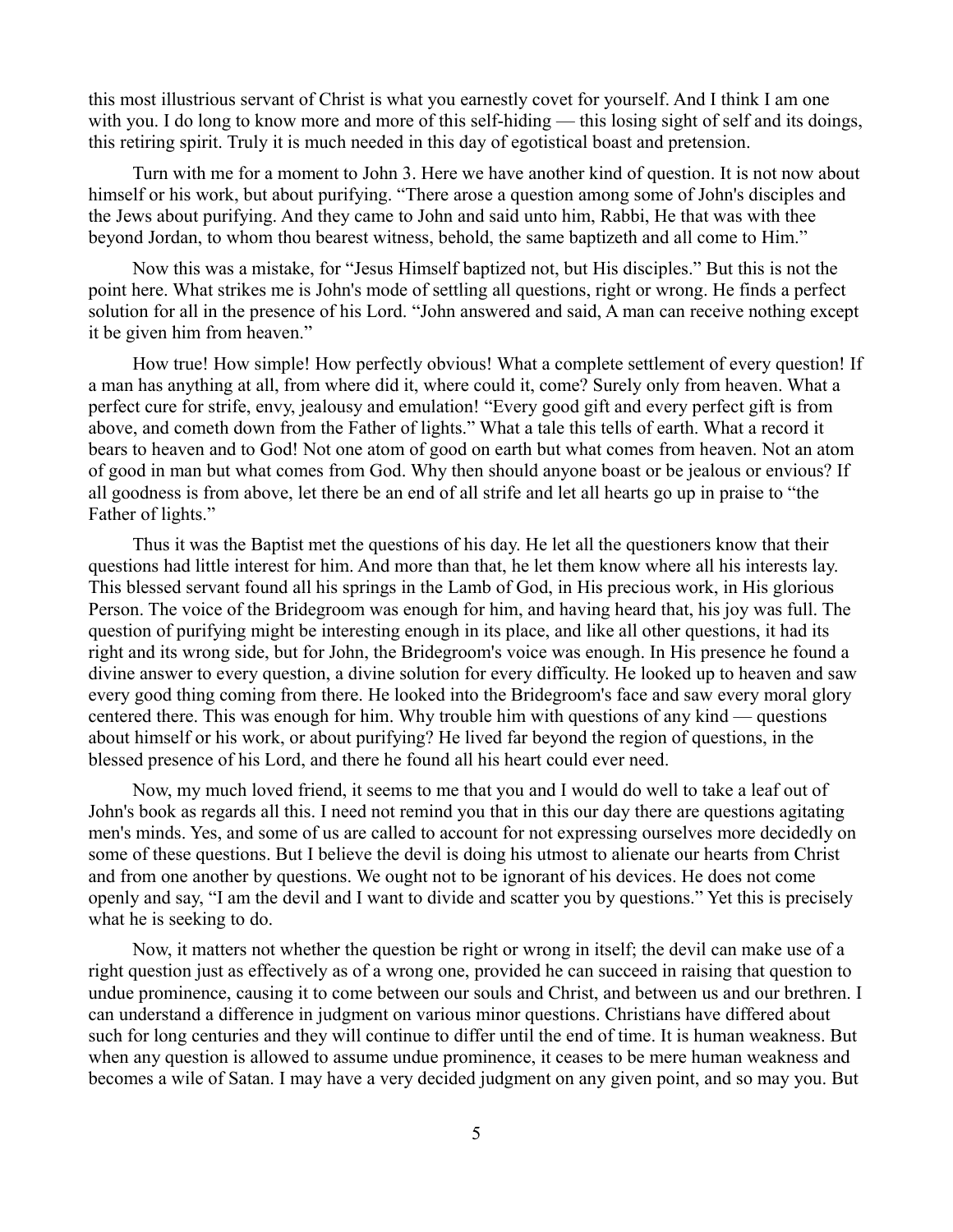what I long for now is a thorough sinking of all questions and a rejoicing together in hearing the Bridegroom's voice and going on together in the light of His blessed countenance. This will confound the enemy. It will effectively deliver us from prejudice and partiality and from cliques. We shall then measure one another, not by our views of any particular question, but by our appreciation of the Person of Christ and our devotion to His cause.

In a word, my beloved and valued friend, what I long for is that you and I, and all our dear brethren throughout the whole world, may be characterized by a deep-toned, thorough devotion to the name and truth and cause of Christ. I long to cultivate broad sympathies that can take in every true lover of Christ, even though we don't see eye to eye on all minor questions. At best "we know but in part," and we can never expect people to agree with us about questions. But if Christ be our one absorbing object, all other things will assume their right place, their relative value, their proper proportions. "Let us, therefore, as many as be perfect (as many as have Christ for their one object) be thus minded: and if in anything ye be otherwise minded, God shall reveal even this unto you. Nevertheless, whereto we have already attained, let us walk by the same rule (Christ), and mind the same thing" (Christ). The moment anything else but Christ is introduced as a rule to walk by, it is simply the work of the devil. Of this I am as sure as I hold this pen in my hand.

May the Lord keep us all close to Himself, walking together, not in sectarianism, but in true brotherly love, seeking the blessing and prosperity of all who belong to Christ and promoting in every possible way His blessed cause until He come!

#### **EPAPHRODITUS**

We want the reader to turn with us to Philippians 2 and study the brief sketch of the interesting character of Epaphroditus. There is great moral beauty in it. We are not told very much about him, but in what we are told, we see a great deal of what is truly lovely and pleasant — much that makes us long for men of the same stamp in this our day. We cannot do better than quote the inspired record concerning him; and may the blessed Spirit apply it to our hearts and lead us to cultivate the same lovely grace which shone so brightly in that dear and honored servant of Christ!

"I supposed it necessary," says the blessed apostle, "to send to you Epaphroditus, my brother and companion in labor, and fellow-soldier, but your messenger and he that ministered to my wants. For he longed after you all and was full of heaviness, because that ye had heard that he had been sick. For indeed he was sick nigh unto death; but God had mercy on him, and not on him only, but on me also, lest I should have sorrow upon sorrow. I sent him therefore the more carefully, that when ye see him again, ye may rejoice, and that I may be the less sorrowful. Receive him therefore in the Lord with all gladness; and hold such in reputation, because for the work of Christ he was nigh unto death, not regarding his life, to supply your lack of service toward me" (Phil. 2: 25-30).

Now it is quite possible that some of us, on reading the above, may feel disposed to inquire if Epaphroditus was a great evangelist or teacher or some highly gifted servant of Christ, seeing the inspired apostle bestows upon him so many high and honorable titles, styling him his "brother and companion in labor, and fellow-soldier."

Well, we are not told that he was a great preacher or a great traveler or a profound teacher in the Church of God. All we are told about him in the above touching narrative is that he came forward in a time of real need to supply a missing link, to "fill a gap," as we say. The beloved Philippians had it upon their hearts to send help to the revered and aged apostle Paul in his prison at Rome. He was in need and they longed to supply his need. They loved him, and God had laid it upon their loving hearts to communicate with his necessities. They thought of him, though he was far away from them, and they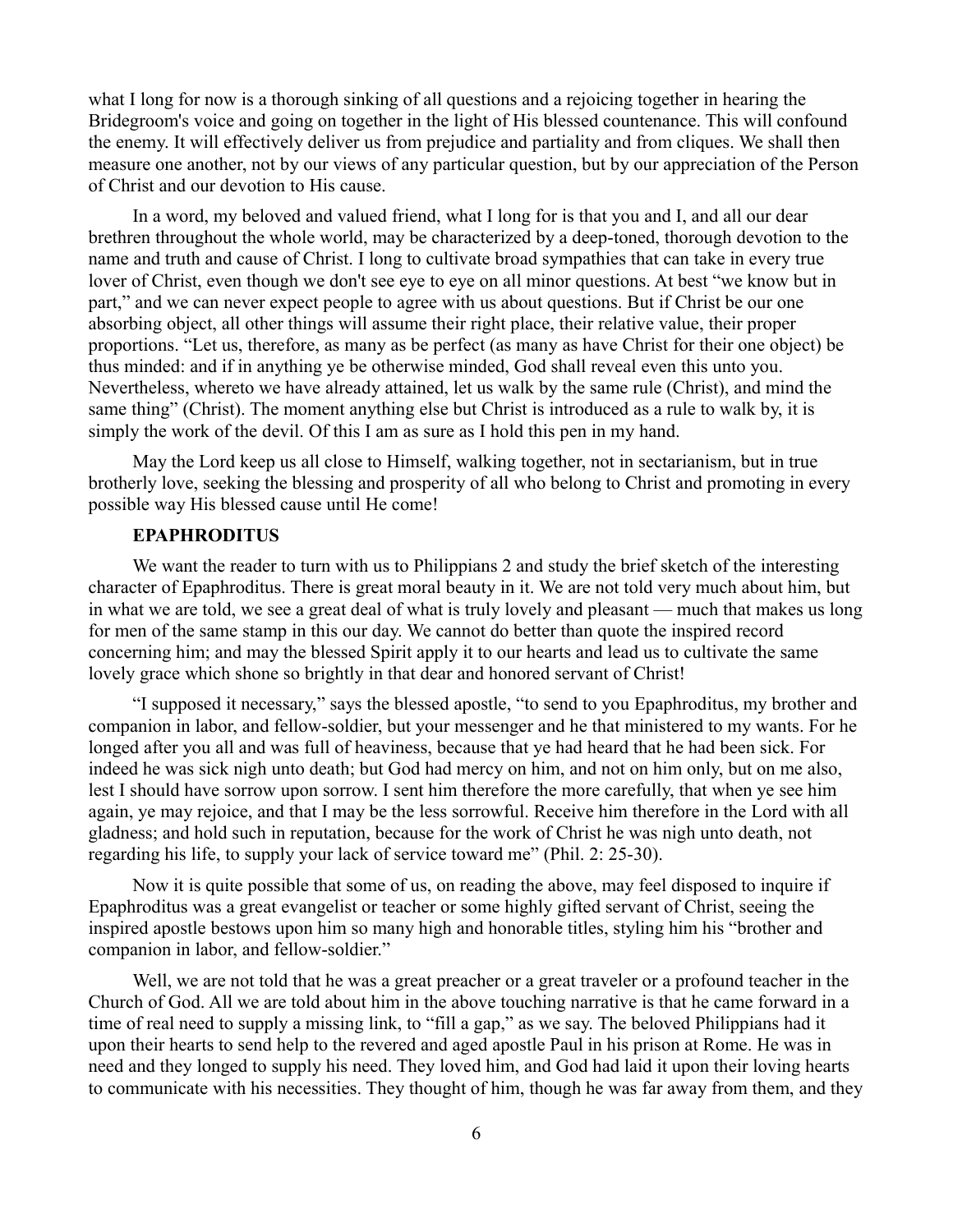longed to minister to him of their substance.

How lovely was this! How pleasing to the heart of Christ! Hearken to the glowing terms in which the dear old prisoner speaks of their precious ministry. "But I rejoiced in the Lord greatly, that now at the last your care of me hath flourished again; wherein ye were also careful, but ye lacked opportunity.... Notwithstanding, ye have well done that ye did communicate with my affliction. Now, ye Philippians, know also that in the beginning of the gospel, when I departed from Macedonia, no church communicated with me as concerning giving and receiving, but ye only. For even in Thessalonica ye sent once and again unto my necessity. Not because I desire a gift, but I desire fruit that may abound to your account. But I have all, and abound; I am full, having received of Epaphroditus the things from you, an odor of a sweet smell, a sacrifice acceptable, well pleasing to God" (Phil. 4: 10, 14-18).

Here we see the place which Epaphroditus filled in this blessed business. There lay the beloved apostle in his prison at Rome, and there lay the loving offering of the saints at Philippi. But how was it to be conveyed to him? These were not the days of banks checks and post-office money orders. No, nor of railway traveling. It was no easy matter to get from Philippi to Rome in those days. But Epaphroditus, that dear, unpretending, self-surrendering servant of Christ, presented himself to supply the missing link, to do the very thing that was needed and nothing more; to be the channel of communication between the assembly at Philippi and the apostle at Rome. Deep and real as was the apostle's need, precious and seasonable as was the Philippians' gift, yet an instrument was needed to bring them both together, and Epaphroditus offered himself for the work. There was a manifest need and he filled it. He did not aim at doing some great showy thing, something which would make him very prominent and cause his name to be blazed abroad as some wonderful person. Ah! no, Epaphroditus was not one of the pushing, self-confident, extensive class. He was a dear, self-hiding, lowly servant of Christ, one of that class of workmen to whom we are irresistibly attracted. Nothing is more charming than an unpretending, retiring man who is content just to fill the empty niche; to render the needed service, whatever it is; to do the work cut out for him by the Master's hand.

There are some who are not content unless they are at the head and tail of everything. They seem to think that no work can be rightly done unless they have a hand in it. They are not satisfied to supply a missing link. How repulsive are all such! How we retire from them! Self-confident, self-sufficient, ever pushing themselves into prominence. They have never measured themselves in the presence of God, never been broken down before Him, never taken their true place of self-abasement.

Epaphroditus was not of this class at all. He put his life in his hand to serve other people; and when at death's door, instead of being occupied with himself or his ailments, he was thinking of others. "He longed after you all and was full of heaviness" — not because he was sick, but — "because ye had heard that he had been sick." Here was true love. He knew what his beloved brethren at Philippi would be feeling when informed of his serious illness, an illness brought on by his willing-hearted service to them.

All this is morally lovely. It does the heart good to contemplate this exquisite picture. Epaphroditus had evidently studied in the school of Christ. He had sat at the Master's feet and drunk deeply into His spirit. In no other way could he have learned such holy lessons of self-surrender and thoughtful love for others. The world knows nothing of such things; nature cannot teach such lessons. They are altogether heavenly, spiritual, divine. Would that we knew more of them! They are rare among us with all our high profession. There is a most humiliating amount of selfishness in all of us, and it looks so hideous in connection with the name of Jesus. It might agree well enough with Judaism,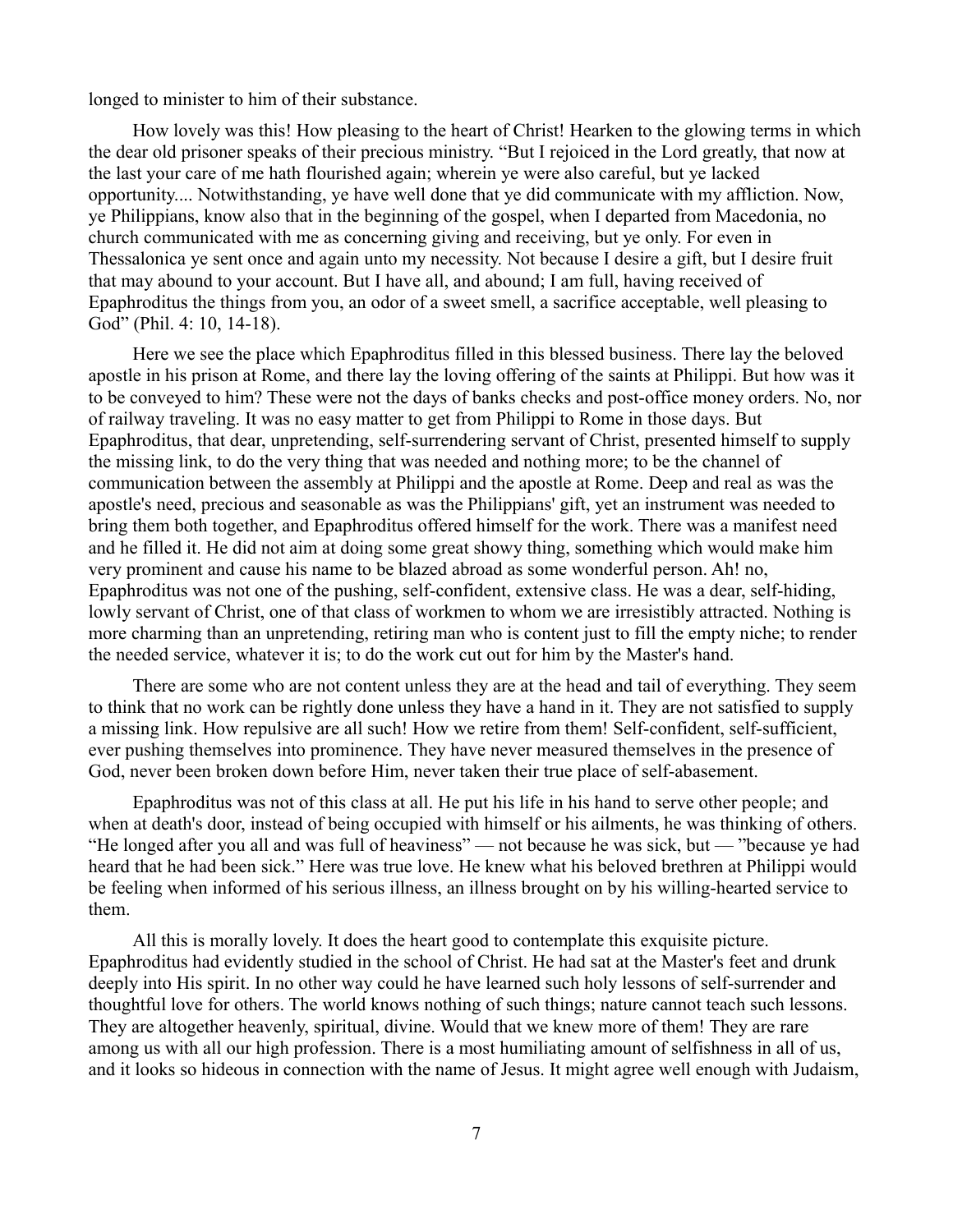but its inconsistency with Christianity is terribly glaring.

Notice the very touching manner in which the inspired apostle commends Epaphroditus to the assembly at Philippi. It seems as if he could not make enough of him, to speak after the manner of men. "He longed after you all, and was full of heaviness, because that ye had heard that he had been sick. For indeed he was sick nigh unto death, but God had mercy on him, and not on him only, but on me also, lest I should have sorrow upon sorrow." How deeply affecting! What a tide of divine affection and sympathy rolled in upon that unpretending, self-sacrificing servant of Christ! The whole assembly at Philippi, the blessed apostle and above all, God Himself all engaged in thinking about a man who did not think about himself. Had Epaphroditus been a self-seeker, had he been occupied about himself or his interests, or even his work, his name would never have shone on the page of inspiration. But no; he thought of others, not of himself. Therefore God and His apostle and His Church thought of him.

Thus it will ever be. A man who thinks much of himself saves others the trouble of thinking about him. But the lowly, the humble, the modest, the unpretending, the retiring, the self-emptied, who think of and live for others, who walk in the footsteps of Jesus Christ, these are the persons to be thought of and cared for, loved and honored, as they ever will be by God and His people.

"I sent him therefore the more carefully," says the beloved apostle, "that when ye see him again ye may rejoice, and that I may be the less sorrowful. Receive him therefore in the Lord with all gladness; and hold such in reputation. Because for the work of Christ he was nigh unto death, not regarding his life, to supply your lack of service toward me" (Phil. 2: 28-30).

Thus it was with this most dear and honored servant of Christ. He did not regard his life, but laid it at his Master's feet, just to supply the missing link between the church of God at Philippi and the suffering and needy apostle at Rome. Therefore, the apostle calls upon the Church to hold him in reputation, and the honored name of Epaphroditus has been handed down to us by the pen of inspiration, and his precious service has been recorded and the record of it read by untold millions, while the names and the doings of the self-seekers, the self-important, the pretentious of every age and every clime and every condition are sunk — and deservedly so — in eternal oblivion.

# **SELF-SURRENDER**

#### (PHILIPPIANS 2)

It is delightful to contemplate the moral triumphs of Christianity — the victories which it gains over self and the world, and the marvelous way in which such victories are obtained. The law said, "Thou shalt do this; and thou shalt not do that." But Christianity speaks a totally different language. In it, we see life bestowed as a free gift — life flowing down from a risen and glorified Christ. This is something entirely beyond the range of the law. The language of the law was, "The man that doeth these things shall live in them." Long life in the land was all the law proposed to the man who could keep it. Eternal life in a risen Christ was something utterly unknown and unthought of under the legal system.

But Christianity not only gives eternal life; it gives also an object with which that life can be occupied — a center round which the affections of that life can circulate — a model on which that life can be formed. Thus it gains its mighty moral triumphs. Thus it gains its conquests over a selfish nature and a selfish world. It gives divine life and a divine center; and as the life moves round that center we are taken out of self.

This is the secret of self-surrender. It cannot be reached in any other way. The unconverted man finds his center in self, and hence to tell him not to be selfish is to tell him not to be at all. This holds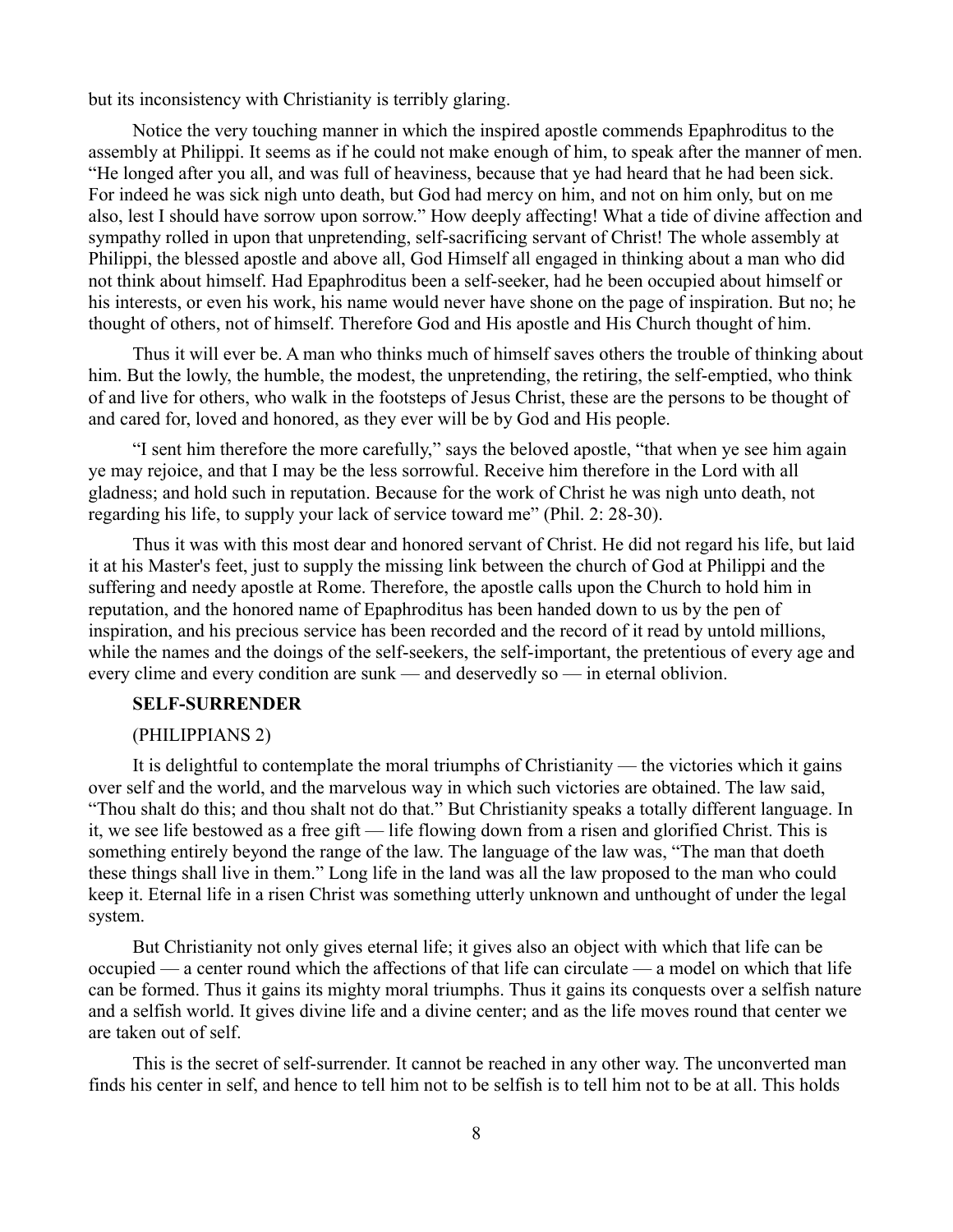good even in the matter of mere religiousness. A man will attend to his religion in order, as he thinks, to promote his eternal interest. But this is quite a different thing from finding an object and a center outside himself. Christianity alone can supply these. The gospel of the grace of God is the only thing that can effectively meet man's need and deliver him from the selfishness which belongs to him. The unrenewed man lives for himself. He has no higher object. The life which he possesses is alienated from the life of God. He is away from God. He moves around another center altogether, and until he is born again, until he is renewed, regenerated, born of the Word and Spirit of God, it cannot be otherwise. Self is his object, his center in all things. He may be moral, amiable, religious, benevolent, but until he is converted, he has not done with himself as to the ground of his being or as to the center round which that being revolves.

The foregoing train of thought naturally introduces us to the striking and beautiful illustration of our theme afforded in Philippians 2. In it we have a series of examples of self-surrender, commencing with a divinely perfect One, the Lord Himself.

Before we proceed to gaze upon this exquisite picture, it may be well to enquire what it was that rendered it needful to present such a picture before the Philippian saints. The attentive reader will observe in the course of this most charming epistle, certain delicate touches from the inspired pen, leading to the conclusion that the keen and vigilant eye of the apostle detected a certain root of evil in the bosom of the beloved and cherished assembly gathered at Philippi. To this he addresses himself, not with a sledge-hammer or a long whip, but with a refinement and delicacy far more powerful than either the one or the other. The mightiest moral results are reached by those delicate touches from the hand of God the Holy Spirit.

What was the root to which we have referred? It was not a splitting into sects and parties as at Corinth. It was not a return to the law and ritualism as at Galatia. It was not a hankering after philosophy and the rudiments of the world as at Colosse. What was it then? It was a root of envy and strife. The sprouting of this root is seen distinctly in the collision between those two sisters, "Euodias and Syntyche" (Phil. 4: 2), but it is glanced at in earlier portions of the epistle, and a divine remedy supplied.

It is a great point with a medical man not only to understand what is wrong with his patient, but also to understand the true remedy. Some physicians are clever in discovering the root of the disease, but they do not so well know what remedy to apply. Others are skilled in the knowledge of medicine, the powers of various drugs, but they do not know how to apply them to individual cases. The divine Physician knows both the disease and its remedy. He knows exactly what is the matter with us and He knows what will do us good. He sees the root of the matter and He applies a radical cure. He does not treat cases superficially. He is perfect in diagnosis. He does not guess at our disease from mere surfacesymptoms. His keen eye penetrates at once to the very bottom of the case and His skillful hand applies the true remedy.

Thus it is in the epistle to the Philippians. Those saints held a very large place in the large heart of the apostle. He loved them much, and they loved him. Again and again he speaks in grateful words of their fellowship with him in the gospel from the very first. But all this did not and could not shut his eyes to what was wrong among them. It is said that "love is blind." In one sense, we look upon this saying as a libel upon love. If it were said that "love is superior to faults," it would be nearer the truth. What should anyone give for blind love? Of what use would it be to be loved by one who only loved us because he was ignorant of our blots and blemishes? If it be meant that love will not see our blots, it is blessedly true (Num. 23: 21), but no one would care for a love that was not at once aware of and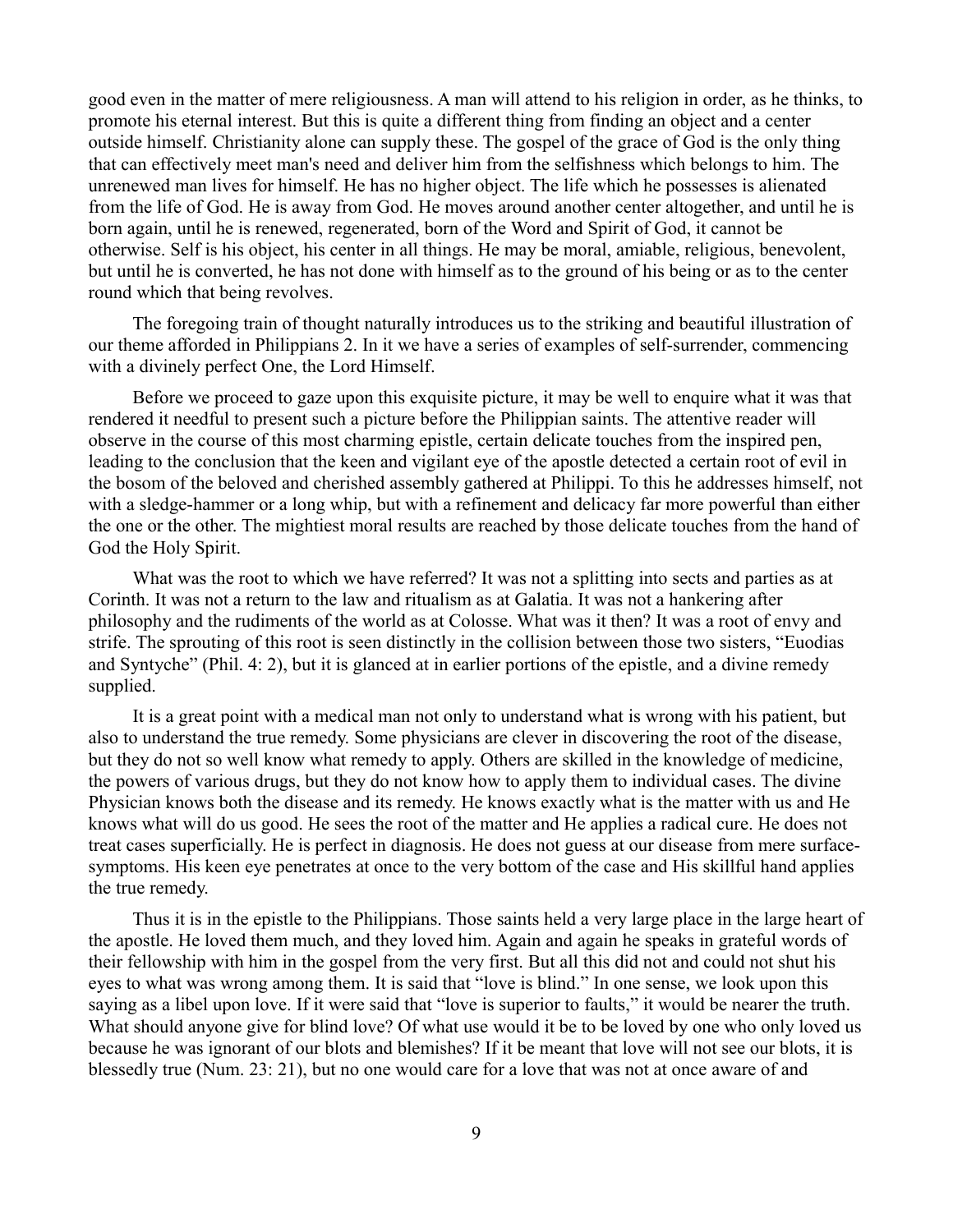superior to our failures and infirmities.

Paul loved the saints at Philippi and rejoiced in their love to him, and tasted the fragrant fruit of that love again and again. But then he saw that it was one thing to love and be kind to a distant apostle, and quite another thing to agree among themselves. Doubtless, Euodias and Syntyche both contributed to send a present to Paul, though they were not pulling harmoniously together in the wear and tear of daily life and service. This is no uncommon case. Many sisters and brothers too are ready to contribute of their substance to help some distant servant of Christ, but they do not walk pleasantly together. How is this? There is a lack of self-surrender. This, we may rest assured, is the real secret of much of the "strife and vainglory" so painfully manifest in the very midst of the people of God. It is one thing to walk alone and it is another thing to walk in company with our brethren in the practical recognition of that great truth of the unity of the body and in the remembrance that "we are members one of another."

Christians are not to regard themselves as mere individuals, as isolated atoms, as independent persons. This cannot be, seeing that Scripture declares, "There is one body" and we are members thereof. This is a divine truth — a grand fact — a positive reality. We are not to stand out in lonely individuality. We are living members of a living body, each one having to do with other members with whom we are connected by a bond which no power of earth or hell can sever. In a word, there is a relationship formed by the presence of the Holy Spirit who not only dwells in each individual member, but is the power of the unity of the one body. It is the presence of God the Spirit in the Church that constitutes that Church as the one living body of the living Head.

It is when we are called to walk in the actual acknowledgement of this great truth that there is a demand for self-surrender. If we were merely solitary individuals, treading each in his own self-chosen path, carrying out his own unique thoughts, walking in the sparks of his own kindling, pursuing his own unique line of things, indulging his own will, then indeed a quantity of self might be retained. If Euodias and Syntyche could have walked alone, there would have been no collision — no strife. But they were called to walk together, and here was the demand for self-surrender. And be it ever remembered that Christians are not members of a club, of a sect or of an association; they are members of a body, each connected with all, and all connected by the fact of the indwelling of the Holy Spirit with the risen and glorified Head in heaven.

This is an immense truth, and the practical carrying out of it will cost us not only all we have, but all we are. There is no place in all the universe where self will be so pulled to pieces as in the Assembly of God. And is it not well? Is it not a powerful proof of the divine ground on which that Assembly is gathered? Should we not be glad to have our hateful self thus pulled to pieces? Shall we or ought we run away from those who do it for us? Are we not glad — do we not often pray to get rid of self? And shall we quarrel with those who are God's instruments in answering our prayers? True, they may do the work roughly and clumsily, but never mind that. Whoever helps me to crush and sink self does me a kind turn, however awkwardly he may do it. One thing is certain, no man can ever rob us of that which, after all, is the only thing worth having, namely Christ. This is a precious consolation. Let self go and we shall have the more of Christ. Euodias might lay the blame on Syntyche, and Syntyche on Euodias; the apostle does not raise the question of who was right or who was wrong, but he beseeches both to be "of the same mind in the Lord."

Here lies the divine secret. It is self-surrender. But this must be a real thing. There is no use in talking about sinking self while at the same time, self is fed and patted on the back. We sometimes pray with fervor to be enabled to trample self in the dust, and the very next moment, if anyone seems to cross our path, self is like a porcupine with all its quills up. This will never do. God will have us real.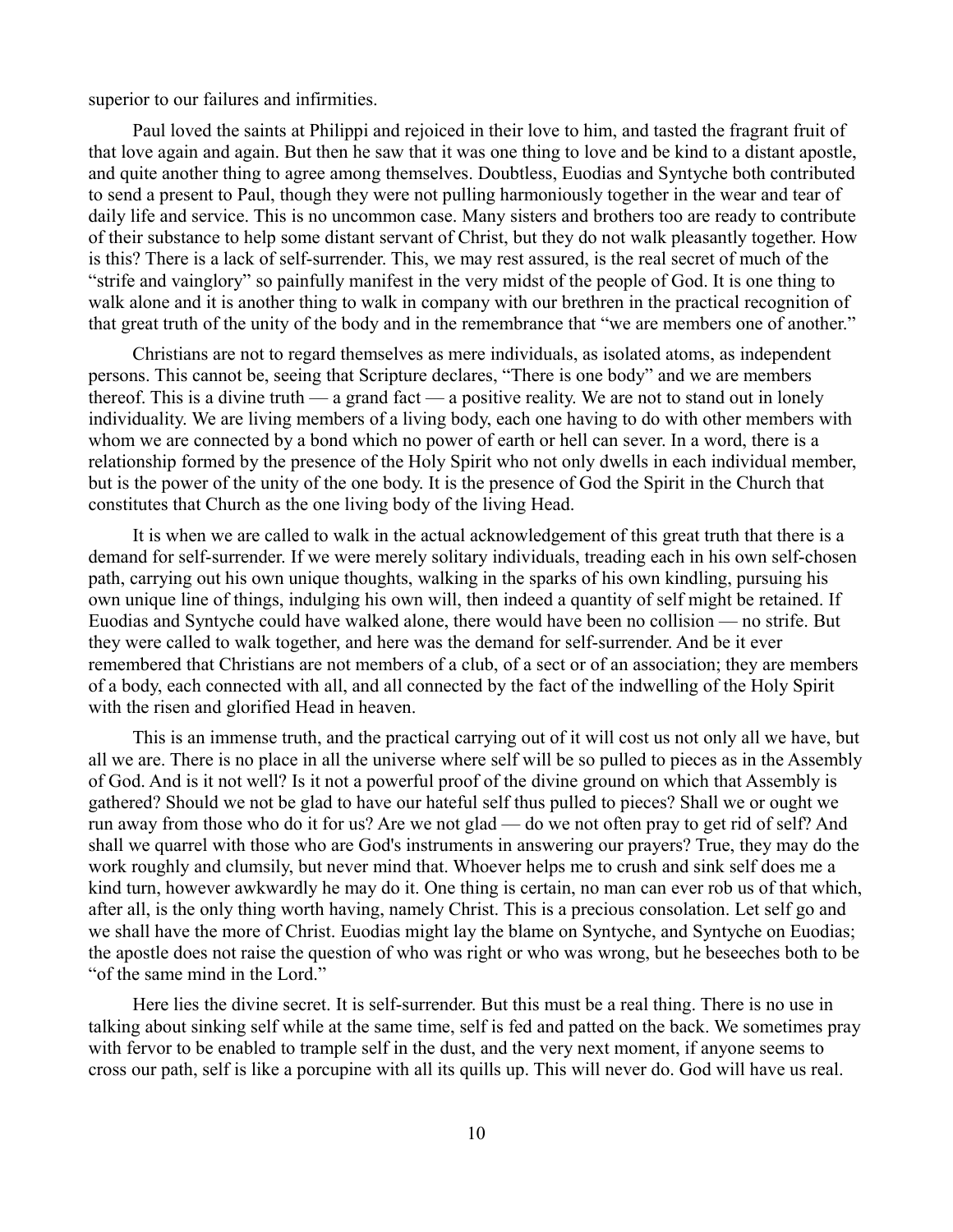Surely we can say with all our weakness and folly, we want to be real — real in everything and therefore real when we pray for the power of self-surrender. But, most assuredly, there is no place where there is a more urgent demand for this lovely grace than in the bosom of the assembly of God.

We may range through the wide domain of inspiration and not find a more exquisite model of self-surrender than that which is presented to us in the opening lines of Philippians 2. It is impossible for anyone to breathe the holy atmosphere of such a scripture and not be cured of the sore evils of envy and jealousy, strife and vain glory. Let us approach the marvelous picture and, gazing intently upon it, seek to catch its inspiration.

"If there be therefore any consolation in Christ, if any comfort of love, if any fellowship of the Spirit, if any bowels and mercies, fulfill ye my joy that ye be likeminded, having the same love, being of one accord, of one mind. Let nothing be done through strife or vain glory, but in lowliness of mind, let each esteem other better than themselves. Look not every man on his own things, but every man also on the things of others. Let this mind be in you which was also in Christ Jesus, who, being in the form of God, thought it not robbery to be equal with God; but made Himself of no reputation and took upon Him the form of a servant, and was made in the likeness of men: and being found in fashion as a man, He humbled himself and became obedient unto death, even the death of the cross" (vv. 1-8.)

Here then is the divine remedy for envy and jealousy, strife and vain glory — for self-occupation in all its hideous forms. The inspired penman introduces to our hearts the self-emptied, humble, obedient Man, Christ Jesus. Here was One who possessed all power in heaven and earth. Divine majesty and glory belonged to Him. He was God over all, blessed forever. By Him all things were made and by Him they subsist. And yet He appeared in this world as a poor man — a servant — one who had nowhere to lay His head. The foxes and the fowls, the creatures of His formation, were better provided for than He, their Maker. They had a place to rest. He had none. He thought of others, cared for them, labored for them, wept with them, ministered to them, but He never did a thing for Himself. We never find Him taking care to supply Himself with anything. His was a life of perfect selfsurrender. He who was everything, made Himself nothing. He stood in perfect contrast to the first Adam who being but a man, thought to make himself like God, and became the serpent's slave. The Lord Jesus, the Most High God, took the very lowest place among men. It is utterly impossible that any man can ever take so low a place as Jesus. The word is, "He made himself of no reputation." He went so low that no one could possibly put Him lower. "He became obedient unto death, even the death of the cross."

Be it observed that the cross is here viewed as the consummation of a life of obedience — the completion of a work of self-surrender. It is what we may call, to use a Levitical term, the burntoffering aspect of the death of Christ rather than the sin offering. True it is that the self-same act which consummated a life of obedience, also put away sin, but in the passage now before us, sin-bearing is not so much the thought as self-surrender. Jesus gave up all. He laid aside His glory and came down into this poor world. When He came, He shunned all human pomp and grandeur and became a poor man. His parents were poor. They were only able to procure the lowest grade of sacrifice which the law allowed for the poor; not a bullock, not a lamb, but a pair of turtle doves. Compare Leviticus 15: 29 and Luke 2: 24. He Himself worked and was known as a carpenter. Nor are we to miss the moral force of this fact by saying that every Jew was brought up to some trade. Our Lord Jesus Christ really took a low place. The very town where He was brought up was a proverb of reproach. He was called "The Nazarene." And it was asked, with a sneer of contempt, "Is not this the carpenter?" He was a root out of a dry ground. He had no form nor comeliness, no beauty in man's eye. He was the despised, neglected, self-emptied, meek and lowly Man from first to last. He gave up all, even to life itself. His self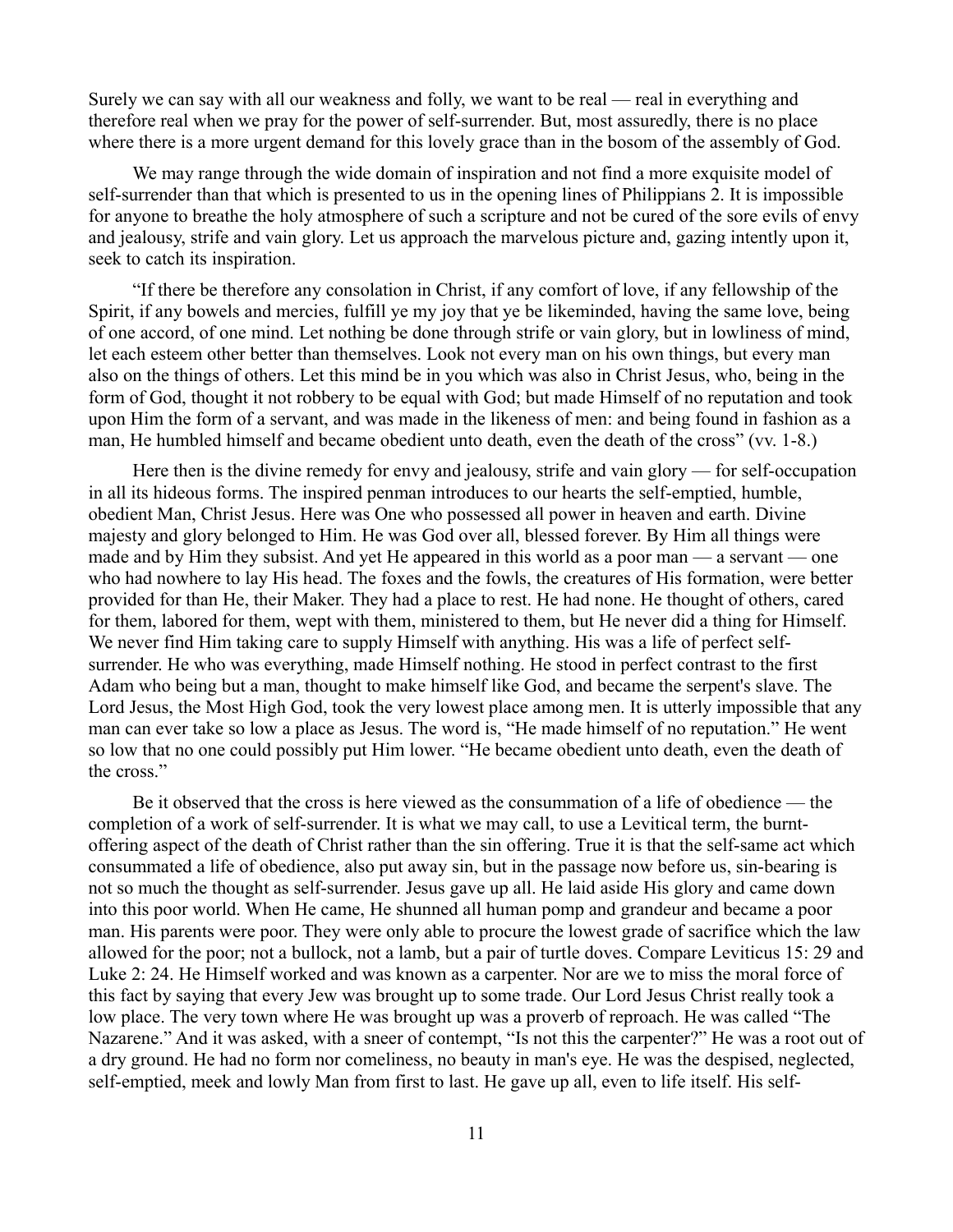surrender was complete.

Mark the result. "Wherefore God also hath highly exalted Him and given Him a name which is above every name; that at the name of Jesus every knee should bow, of things in heaven and things in earth and things under the earth; and that every tongue should confess that Jesus Christ is Lord, to the glory of God the Father."

The blessed Lord Jesus took the very lowest place, but God has given Him the very highest. He made Himself nothing, but God has made Him everything. He said, "I am a worm and no man," but God has set Him as Head over all. He went into the very dust of death, but God has placed Him on the throne of the Majesty in the heavens.

What does all this teach us? It teaches us that the way to get up is to go down. This is a grand lesson and one which we very much need to learn. It would effectively deliver us from envy and jealousy, from strife and vain glory, from self-importance and self-occupation. God will assuredly exalt those who, in the spirit and mind of Christ, take the low place. On the other hand, He will as assuredly abase those who seek to be somebody.

Oh! to be nothing! This is true liberty — true happiness — true moral elevation. What intense power of attraction in one who makes nothing of himself! On the other hand, how repulsive is a pushing forward, elbowing, self-exalting spirit! How utterly unworthy of one bearing the name of Him who made Himself of no reputation! It is a fixed truth that ambition cannot possibly live in the presence of One who emptied Himself. *An ambitious Christian is a flagrant contradiction.*

There are other samples of self-surrender presented to us in Philippians 2; inferior to the divine model at which we have been gazing, for in this as in all things else, Jesus must have the pre-eminence. Still, though inferior and imperfect, they are deeply interesting and valuable to us. Look at Paul. See how deeply he had drunk into his Master's spirit of self-surrender. Hear the following words from one who, naturally, would have allowed none to outstrip him in his career of ambition. "Yea," he says, "and if I be poured forth [as a drink offering] upon the sacrifice and service of your faith, I joy and rejoice with you all"  $(v. 17)$ .

This is uncommonly fine. Paul was ready to be nothing — to be spent — to be poured forth as a drink offering upon the Philippians' sacrifice. It mattered not to him who presented the sacrifice or who performed the service, provided the thing was done. Does not this put some of us to shame? How little do we know of this excellent spirit! How prone we are to attach importance to work if we ourselves have anything to do with it! How little we are able to joy and rejoice with others in *their* sacrifice and service! Our work, our preaching, our writings, have an interest in our view quite different from those of anyone else. In a word, self, self, detestable self, creeps in even in that which seems to be the service of Christ. We are drawn to those who think well of us and of our work, and retire from those who think otherwise. All this needs to be judged. It is unlike Christ and unworthy of those who bear His holy Name. Paul had so learned Christ as to be able to rejoice in the work and service of others as well as in his own; and even where Christ was preached of contention, he could rejoice.

Then look at Paul's son, Timothy. Hearken to the glowing testimony borne to him by the pen of inspiration. "But I trust in the Lord Jesus to send Timotheus shortly unto you, that I also may be of good comfort when I know your state. For I have no man likeminded, who will naturally care for your state. For all seek their own, not the things which are Jesus Christ's. But ye know the proof of him, that as a son with the father, he hath served with me in the gospel" (vv. 19-22).

Here was self-surrender. Timothy naturally cared for the saints; and that, too, at a moment when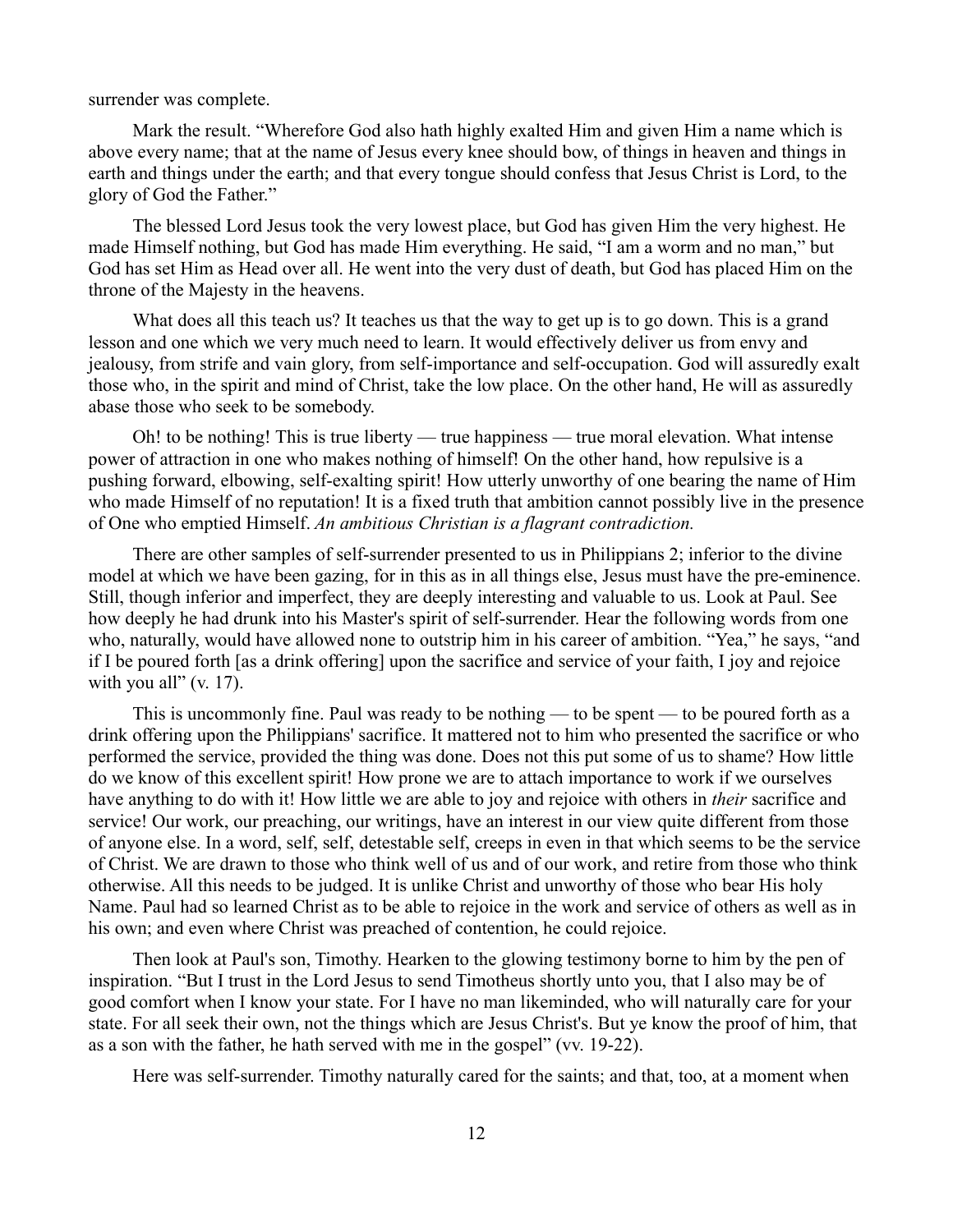all sought their own things. And yet, dear as Timothy was to Paul's heart — valuable as such a selfdenying servant must have been to him in the work of the gospel, he was willing to part with him for the sake of the Church. Timothy, likewise, was willing to be separated from his invaluable friend and father in the faith in order to ease his anxious mind in reference to the state of the Philippians. This was indeed giving proof of real devotedness and self-surrender. *Timothy did not talk of these things; he practiced them.* He did not make a parade of his doings, but Paul by the Holy Spirit engraved them on a tablet from which they can never be erased. This was infinitely better. Let another praise you and not yourself. Timothy made nothing of himself, but Paul made a great deal of him. This is divine. The sure way to get up is to go down. Such is the law of the heavenly road.

A man who makes much of himself saves others the trouble of doing so. There is no possible use for two persons doing the same thing. Self-importance is a noxious weed nowhere to be found in the entire range of the new creation. It is, alas, often found in the ways of those who profess to belong to that blessed and holy creation, but it is not of heavenly growth. It is of fallen nature — a weed that grows luxuriantly in the soil of this world. The men of this age think it laudable to push and make way for themselves. A bustling, self-important, pretentious style takes with the children of this generation. But our heavenly Master was the direct opposite of all this. He who made the worlds, stooped to wash the disciples' feet (John 13); and if we are like Him, we will do the same. There is nothing more foreign to the thoughts of God, the mind of heaven, the spirit of Jesus, than self-importance and selfoccupation. On the other hand, there is nothing that savors so of God, of heaven and of Jesus as selfsurrender.

Look once more at our picture in Philippians 2. Examine with special care that figure which occupies a very prominent place. It is Epaphroditus. Who was he? Was he a great preacher — a very eloquent speaker — a pre-eminently gifted brother? We are not told. But this we are told, and told powerfully and touchingly; he was one who exhibited a lovely spirit of self-surrender. This is better than all the gifts and eloquence, power and learning that could possibly be concentrated in any single individual. Epaphroditus was one of that illustrious class who seek to make nothing of themselves. As a consequence the inspired apostle spares no pains to exalt him. See how he writes in detail about the actings of this singularly attractive person. "Yet I supposed it necessary to send unto you Epaphroditus, my brother and companion in labor, and fellow soldier, but your messenger, and he that ministered to my wants."

What a cluster of dignities! What a brilliant array of titles! How little did this dear and unpretentious servant of Christ imagine that he was to have such a monument erected to his memory! But the Lord will never permit the fruits of self-sacrifice to wither, nor the name of the self-emptied to sink into oblivion. Hence it is that the name of one who, otherwise, might never have been heard of, shines on the page of inspiration as the brother, companion and fellow soldier of the great apostle of the Gentiles.

What did this remarkable man do? Did he spend a princely fortune in the cause of Christ? We are not told, but we are told what is far better — he spent himself. This is the grand point for us to seize and ponder. It was not the surrender of his fortune merely, but the surrender of himself. Let us listen to the record concerning one of the True David's mighty men. "He longed after you all, and was full of heaviness." Why? Was it because he was sick? Because of his pains and aches and privations? Nothing of the sort. Epaphroditus did not belong to the generation of whiners and complainers. He was thinking of others. "He was full of heaviness, because that ye had heard that he had been sick." How lovely! He was occupied with the Philippians and their sorrow about him. The only thing that affected him in his illness was the thought of how it would affect them. Perfectly exquisite! This honored servant of Christ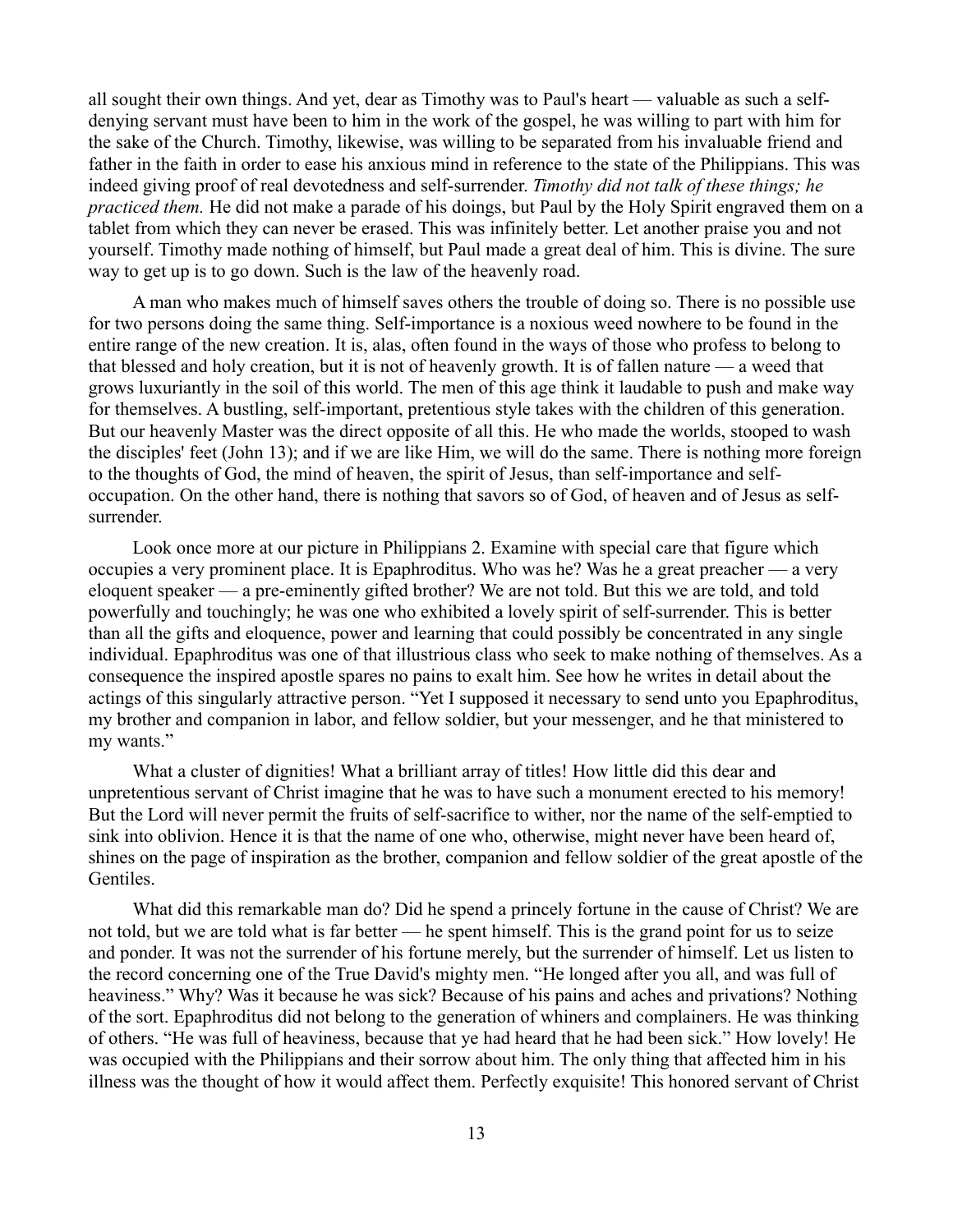had brought himself to death's door to serve others, and when there, instead of being occupied about himself and his ailments, he was thinking of the sorrow of others. "He was sick and nigh unto death: but God had mercy on him; and not on him only, but on me also, lest I should have sorrow upon sorrow."

Can anything be more morally beautiful than this? It is one of the rarest pictures ever presented to the human eye. There is Epaphroditus near to death for the sake of others, but he is full of sorrow about the Philippians, and the Philippians are full of sorrow about him; Paul is full of sorrow about both, and God comes and mingles Himself with the scene and in mercy to all, raises up the loved one from the bed of death.

Then mark the tender care of the blessed apostle. It is like some tender mother sending her darling son away and committing him with fond earnestness to the care of some friend. "I sent him therefore the more carefully, that, when ye see him again, ye may rejoice, and that I may be the less sorrowful. Receive him therefore in the Lord with all gladness; and hold such in reputation." Why? Was it because of his gifts, his rank or his wealth? No; but because of his self-surrender. "Because for the work of Christ he was nigh unto death, not regarding his life, to supply your lack of service toward me." Oh! dear Christian reader, let us think on these things. We have introduced you to a picture and we leave you to gaze upon it. The grouping is divine. There is a moral line running through the entire scene and linking the figures into one striking group. It is like the anointing of the true Aaron, and the oil flowing down to the skirts of his garments. We have the blessed Lord, perfect in His self-surrender, as in all beside; and then we have Paul, Timothy and Epaphroditus, each in his measure exhibiting the rare and lovely grace of self-surrender.

## **RESTORATION**

(John 21: 1-19)

A careful study of these verses will enable us to trace in them distinct kinds of restoration, namely restoration of conscience, restoration of heart and restoration of position.

The first of these, *restoration of conscience,* is all-important. It would be utterly impossible to over-estimate the value of a sound, clear, uncondemning conscience. A Christian cannot get on if there is a single blot on his conscience. He must walk before God with a pure conscience — a conscience without stain or sting. Precious treasure! May my reader ever possess it.

It is obvious that Peter possessed it in the touching scene "at the sea of Tiberias." Yet he had fallen — shamefully, grievously fallen. He had denied his Lord with an oath, but he was restored. One look from Jesus had broken up the deep fountains of his heart and drawn forth floods of bitter tears. Yet it was not his tears, but the love that drew them forth, which formed the ground of his thorough restoration of conscience. It was the changeless and everlasting love of the heart of Jesus — the divine effectiveness of the blood of Jesus — and the all-prevailing power of the advocacy of Jesus that imparted to Peter's conscience the boldness and liberty so strikingly and beautifully exhibited on the memorable occasion before us.

The risen Savior is seen in these closing chapters of John's Gospel, watching over His poor, foolish, feeble, erring disciples, hovering about their path, presenting Himself in various ways before them — taking occasion from their very necessities to make Himself known in perfect grace to their hearts. Was there a tear to be dried, a difficulty to be solved, a fear to be hushed, a bereaved heart to be soothed, an unbelieving mind to be corrected? Jesus was present in all the fullness and variety of His grace to meet all these things. So also when, under the guidance of the ever-forward Peter, they had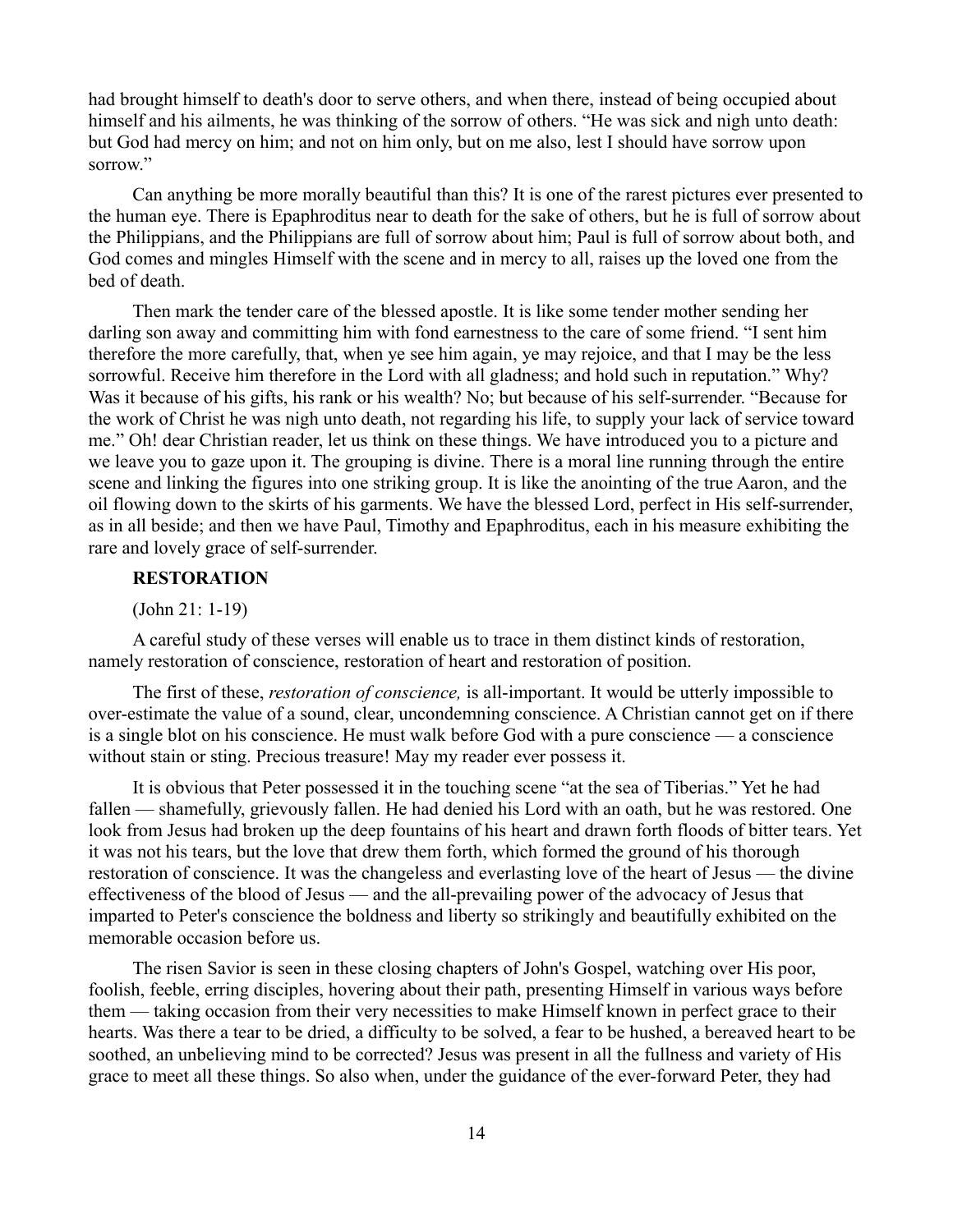gone forth to spend a night in fruitless toil, Jesus had His eye upon them. He knew all about the darkness and the toil and the empty net, and there He was on the shore to kindle a fire and prepare a dinner for them. Yes, the selfsame Jesus who had died on the cross to put away their sins, now stood on the shore to restore them from their wanderings, gather them round Himself and minister to all their need. "Have ye any meat?" developed the fruitlessness of their night's toil. "Come and dine" was the touching expression of the tender thoughtful, all-providing love of the risen Savior.

Let us note the evidences of a thoroughly restored conscience as exhibited by Simon Peter. "Therefore that disciple whom Jesus loved, saith unto Peter, It is the Lord. Now when Simon Peter heard that it was the Lord, he girt his fisher's coat unto him (for he was naked) and did cast himself into the sea." He could not wait for the ships or for his fellow disciples, so eager was he to get to the feet of his risen Lord. He did not say to John or to the others, "You know how shamefully I have fallen, and although I have since then seen the Lord and heard Him speak peace to my soul, yet I think it more becoming in one who has so fallen to keep back. You therefore go first and meet the blessed One and I shall follow after." Rather, he flings himself boldly into the sea as much as to say, "I must be the very first to get to my risen Savior; none has such a claim on Him as poor, stumbling, failing Peter."

Now, here was a perfectly restored conscience — a conscience without a single spot — a conscience basking in the sunlight of unchanging love. Peter's confidence in Christ was unclouded, and this, we may boldly affirm, was pleasing to the heart of Jesus. Love likes to be trusted. Let us always remember this. No one need imagine that he is honoring Jesus by standing afar off on the plea of unworthiness; yet it is very hard for one who has fallen or backslidden to recover his confidence in the love of Christ. Such an one can see clearly that a sinner is welcome to Jesus, no matter how great or many his sins may have been, but then he thinks the case of a backsliding or stumbling Christian is entirely different.

Should these lines be scanned by one who has backslidden or fallen, we would earnestly press upon him the importance of immediately returning to Jesus. "Return, ye backsliding children, and I will heal your backslidings." What is the response to this pathetic appeal? "Behold, we come unto Thee; for Thou art the Lord our God." "If thou wilt return, O Israel, saith the Lord, return unto Me" (Jer. 3: 22; Jer. 4: 1). The love of the heart of Jesus knows no change. We change but He is "the same yesterday, today, and forever," and He delights to be trusted. The confidence of Peter's heart was a rich feast to the heart of Christ. No doubt, it is sad to fall, to err, to backslide, but it is sadder still, when we have done so, to distrust the love of Jesus or His gracious readiness to take us to His bosom again.

Beloved reader, have you fallen? Have you erred? Have you backslidden? Have you lost the sweet sense of divine favor, the happy consciousness of acceptance with God? If so, what are you to do? Simply this, Return! This is God's own special word to the backslider. Return in self-judgment and in the fullest confidence in the boundless, changeless love of the heart of Christ. Do not, we beseech you, keep away in the distance of your own unbelief. Do not measure the heart of Jesus by your own thoughts. Let Him tell you what is in His heart toward you. You have sinned, you have failed, you have turned aside, and now, it may be, you are afraid or ashamed to turn your eyes toward the One whom you have grieved and dishonored. Satan also is suggesting the darkest thoughts, for he would seek to keep you at a chilling distance from that precious Savior who loves you with an everlasting love. But you have only to fix your gaze upon the blood, the advocacy, the heart of Jesus, to get a triumphant answer to all the enemy's terrible suggestions and to all the infidel reasonings of your own heart. Do not, therefore, go on another hour without seeking to get a thorough settlement of the question between your soul and Christ. Remember, "His is an unchanging love, free and faithful, strong as death." Remember also His own words, "Return, ye backsliding children" — "Return to Me." Finally,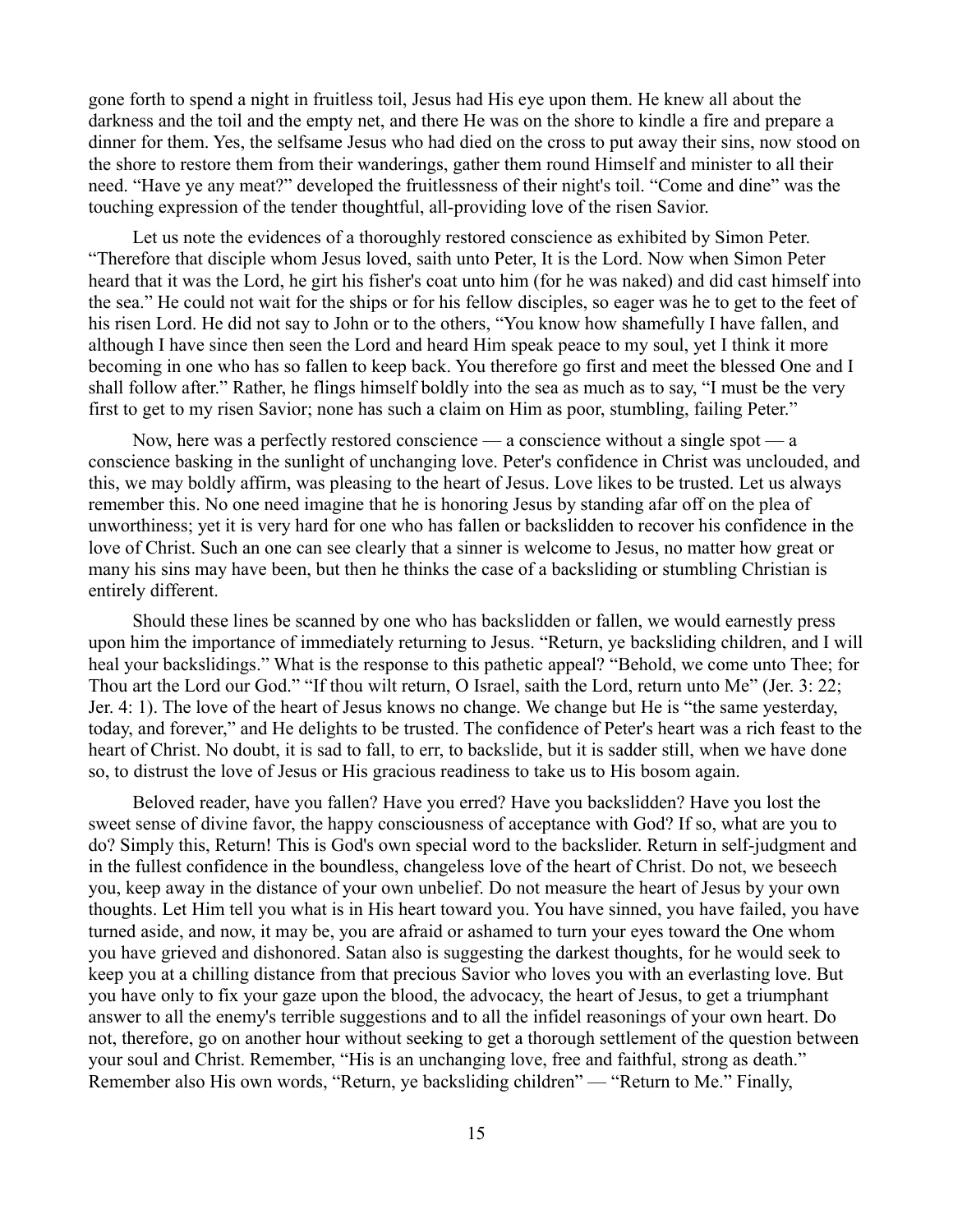remember that Jesus loves to be trusted.

Secondly, the *heart* has to be restored as well as the conscience. Let this not be forgotten. It often happens in the history of souls that though the conscience may be perfectly clear as to certain acts which we have done, yet the roots from where those acts have sprung have not been reached. The acts appear on the surface of daily life, but the roots are hidden down deep in the heart, unknown to ourselves and others, but thoroughly exposed to the eye of Him with whom we have to do.

Now, these roots must be reached, exposed and judged before the heart is in a right condition in the sight of God. Look at Abraham. He started on his course with a certain root in his heart, a root of unbelieving reserve in reference to Sarah. This thing led him astray when he went down into Egypt. Although his conscience was restored and he got back to his altar at Bethel, yet the root was not reached for years afterwards in the affair of Abimelech, king of Gerar.

All this is deeply practical and most solemn. It finds its illustration in Peter as well as in Abraham. Mark the exquisitely delicate way in which our blessed Lord proceeds to reach the roots in the heart of His dear and honored servant, Peter. "So when they had dined." Not till then. There was no allusion to the past, nothing that might cause a chill to the heart or bring a cloud over the spirit while a restored conscience was fasting in company with a love that knows no change. This is a fine moral trait. It characterizes the dealings of God with all His saints. The conscience is set at rest in the presence of infinite and everlasting love, before there is the most distant illusion to the roots of things in the heart. When Simon Peter, in the full confidence of a restored conscience, flung himself at the feet of his risen Lord, he was called to listen to that gracious invitation, "Come and dine." But "when they had dined," Jesus took Peter apart to let in upon his soul the light of truth, so that by it he might discern the root from where all his failure had sprung. That root was self-confidence which had led him to place himself above his fellow-disciples and say, "Though all should deny Thee, yet will not I."

This root had to be exposed. Therefore, "When they had dined, Jesus saith to Simon Peter, Simon son of Jonas, lovest thou Me more than these?" This was a pointed and strong question, and it went right to the very bottom of Peter's heart. Three times Peter had denied his Lord and three times his Lord now challenges the heart of Peter, for the roots must be reached if any permanent good is to be done. It will not do merely to have the conscience purged from the effects which have been produced in practical life, there must also be the moral judgment of that which produced them. This is not sufficiently understood and attended to. Hence, again and again the roots spring up and bring forth fruit, and scatter their seed a thousand-fold around us, thus cutting out for us the most bitter and sorrowful work which might all be avoided if the roots of things were thoroughly judged and kept under.

Christian reader, our object in this article is entirely practical. Let us exhort one another to judge our roots, whatever they may be. Do we know our roots? Doubtless, it is very hard to know them. They are deep and many; pride, personal vanity, covetousness, irritability, ambition — these are some of the roots of character, the motive-springs of action, over which a rigid censorship must ever be exercised. We must let nature know that the eye of self-judgment is continually upon it. We have to carry on the struggle without stopping. We may have to lament over occasional failure, but we must maintain the struggle, for *struggle* is the evidence of life. May God the Holy Spirit strengthen us for the ceaseless conflict.

Lastly, we shall close with a brief reference to restoration as bearing upon the soul's position or path. The conscience being thoroughly purged and the heart with its varied roots, judged, there is moral preparedness for our proper path. The perfect love of Jesus had expelled all fear from Peter's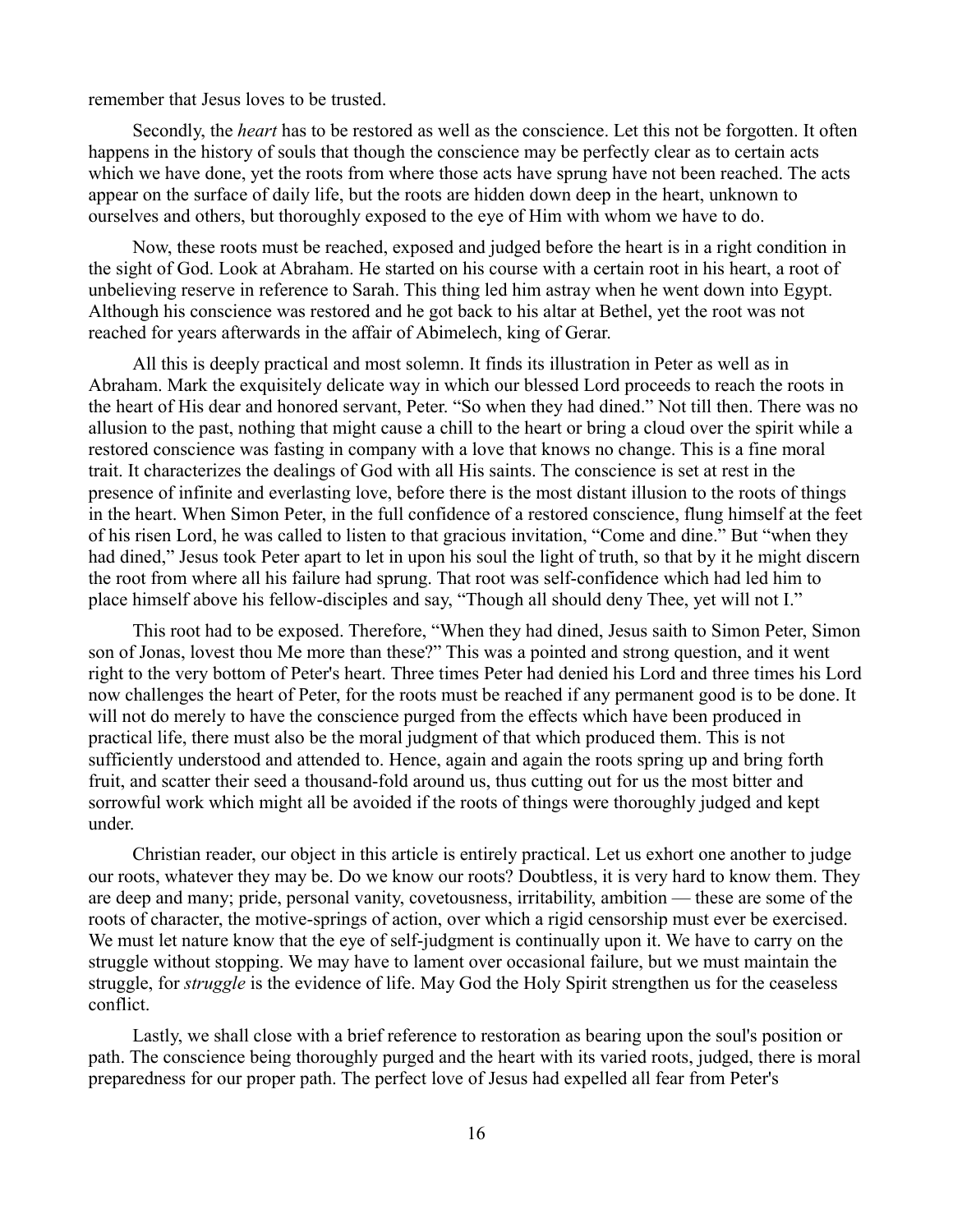conscience; His threefold question had opened up the roots in Peter's heart, and now He says to him, "Verily, verily, I say unto thee, when thou wast young, thou girdest thyself and walkedst whither thou wouldest: but when thou shalt be old, thou shalt stretch forth thy hand and another shall gird thee and carry thee whither thou wouldest not. This spoke He, signifying by what death he should glorify God. And when He had spoken this, He saith unto him, follow Me."

Here we have in two words the path of the servant of Christ. "Follow Me." The Lord had just given Peter the sweetest pledges of His love and confidence. He had, notwithstanding all past failure, entrusted him with the care of all that was dear to His loving heart in this world, even the lambs and sheep of His flock. He had said to him, "If you have affection for Me, feed My lambs, shepherd My sheep," and now, in one brief but comprehensive utterance, He opens before him his proper path. "Follow Me." This is enough. It includes all beside.

If we want to follow Jesus, we must keep the eye continually upon Him; we must mark His footprints and tread therein. Yes, mark them and walk in them; and when tempted like Peter to "turn about" to see what this one or that one has to do, or how he does it, we may hear the correcting words, "What is that to thee? Follow thou Me." This is to be our one grand and all-absorbing business, come what may. A thousand things may arise to distract and hinder. The devil will tempt us to look here and there, to look at this one and that one, to imagine we could do better here than there or there than here, to be occupied with and imitate the work of some fellow-servant. All this is met by those pointed words, "Follow Me."

There is immense danger in the present day of following in the wake of others, of doing certain things *because* others do them, or doing things *as* others do them. All this has to be carefully guarded. It will be sure to come to nothing. What we really want is a broken will — the true spirit of a servant who waits on the Master to know His mind. Service does not consist in doing this or that, or running here and there; it is simply doing the Master's will, whatever that may be. "They serve who stand and wait." It is easier to be busy than to be quiet. When Peter was "young," he went where he would, but when he got "old" he went where he would not. What a contrast between the young, restless, ardent, energetic Peter, going where he would, and the old, matured, subdued, experienced Peter going where he would not. What a mercy to have the will broken! To be able to say from the heart, "*What* Thou wilt, *as* Thou wilt, *where* Thou wilt, *when* Thou wilt." "Not My will, but Thine, O Lord, be done."

"Follow Me." Precious words! May they be engraved on our hearts, beloved reader. Then shall we be steady in our course and effective in our service. We shall not be distracted or unsettled by the thoughts and opinions of men. It may be we will get very few to understand us or sympathize with us — few to approve or appreciate our work. It matters not. The Master knows all about it. Let us only be sure of what He has told us to do, and *do* it. If a master tells one of his servants to go and do a certain thing or occupy a certain post, it is his business to go and do that thing, or occupy that post, no matter what his fellow-servants may think. They may tell him he ought to be somewhere else or to do something else. A proper servant will not listen to them, for he knows his master's mind and has to do his master's work.

Would it were more thus with all the Lord's servants! Would that we all knew more distinctly and carried out more decidedly the Master's will respecting us. Peter had his path and John had his. James had his work and Paul had his. So it was of old, the Gershonite had his work and the Merarite had his; and if one had interfered with the other, the work could not have been done. The Tabernacle was carried forward or set up by each man doing his own proper work. Thus it is in this our day. God has varied workmen in His house and in His vineyard. He has quarrymen, stone-squarers, masons and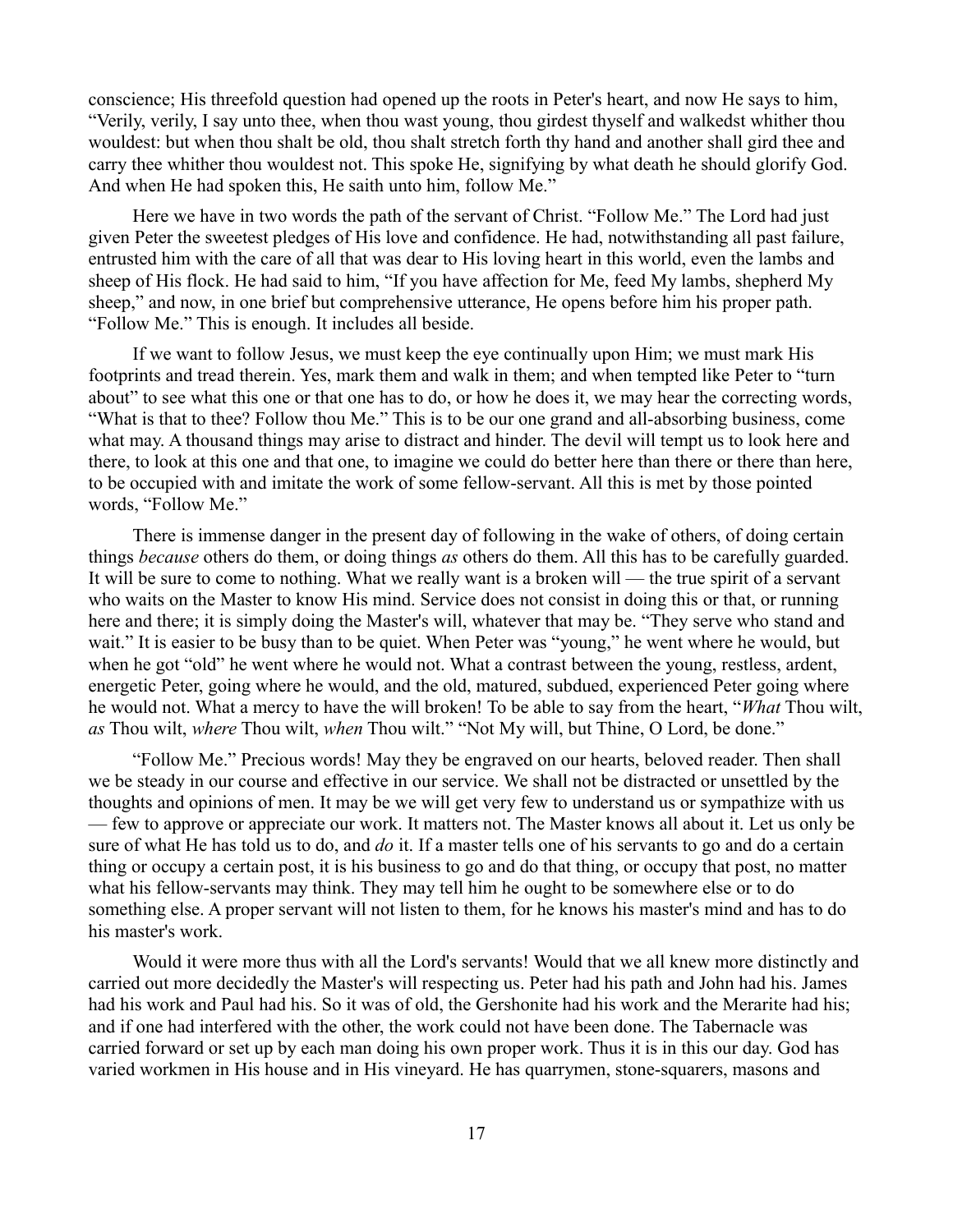decorators. Are all quarrymen? Surely not, but each has his work to do, and the building progresses by each one doing his own appointed work. Should a quarryman despise a decorator or a decorator look down with contempt upon a quarryman? Assuredly not. The Master wants them both, and whenever the one interferes with the other, as we so often do, the faithful correcting word falls on the ear, "What is that to thee? Follow thou Me."

# **DELIVERANCE**

When a Christian dies and goes to heaven he is completely delivered from the power of sin. It is manifestly impossible that sin can have any power or authority over a dead man. But it is not so readily seen or admitted that the believer, even now, is as thoroughly delivered from the *power* of sin as though he were dead and gone to heaven. Sin has no more dominion over a Christian than over a man who is actually dead and buried.

We speak of the *power* of sin, not of its presence. Let the reader carefully note this. Regarding the question of sin, there is this material difference between a Christian here and hereafter. Here, he is delivered only from the power of sin; hereafter he will be freed from its presence. In his present condition sin dwells in him, but it is not to reign. By-and-by, it will not even dwell. The reign of sin is over and gone. The reign of grace has begun. "Sin shall not have dominion over you, for ye are not under law, but under grace."

And, be it carefully observed, the apostle is not speaking in Romans 6 of the forgiveness of sins, which he treats in Romans 3. Blessed be God, our sins are all forgiven — blotted out — eternally cancelled. But in chapter 6 the theme is not forgiveness of sins, but complete deliverance from sin as a ruling power or principle.

How do we obtain this immense favor? By death. We have died to sin — died in the death of Christ. Is this true of every believer? Yes, of every believer beneath the canopy of heaven. Is it not a matter of attainment? By no means! It belongs to every child of God, every true believer. It is the common standing of all. Blessed, holy standing! All praise to Him who has earned it for us and brought us into it! We live under the glorious reign of grace — "grace which reigns through righteousness, unto eternal life, by Jesus Christ our Lord."

This liberating truth is little understood by the Lord's people. Very few get beyond the forgiveness of sins, if they even get that far. They do not see their full deliverance from the power of sin. They feel its pressure, and arguing from their painful feeling instead of reckoning themselves to be what God tells them they are, they are plunged into doubt and fear as to their conversion. They are occupied with their own inward self-consciousness instead of with Christ. They are looking at their *state* in order to get peace and comfort, and thus they are and must be miserable. We will never get peace if we seek it in our spiritual state or condition. The way to get peace is to believe that I've died with Christ, was buried with Him, was raised with Him, am justified in Him, accepted in Him. In short that, "As He is so are we in this world" (1 John 4: 17).

This is the solid basis of peace. And not only so, but it is the only divine secret of a holy life. We are dead to sin. We are not called to make ourselves dead. We are so in Christ. A monk, a lover of beauty, or an ardent striver after sinless perfection may try to put sin to death by various bodily exercises. What is the inevitable result? Misery! Yes, misery in proportion to the earnestness. How different is Christianity! We start with the blessed knowledge that we are dead to sin, and in the blessed faith of this we count as dead, not the body but its "deeds."

May the reader enter by faith into the power of this full "deliverance!"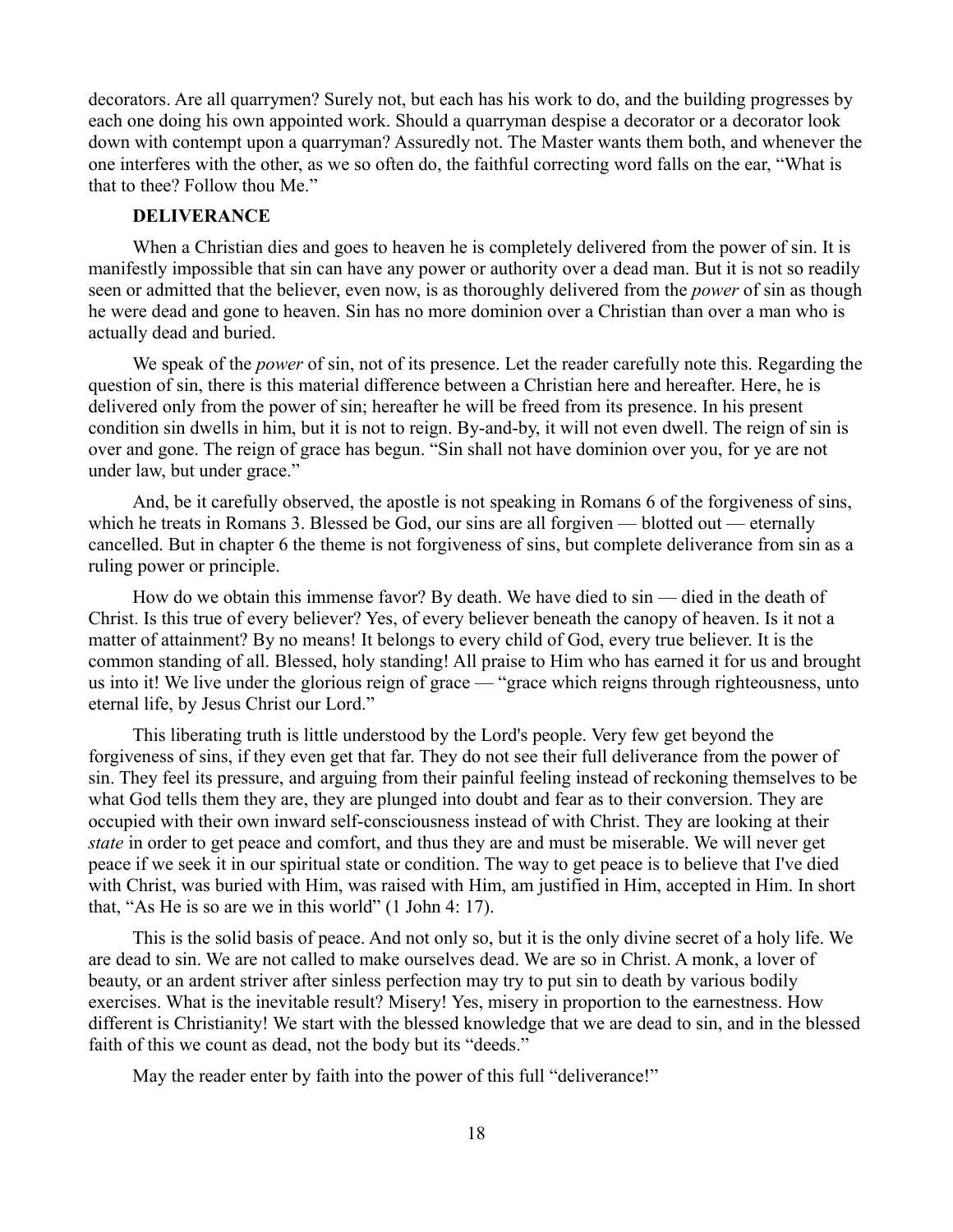#### **THE LAW AND THE GOSPEL**

### (READ LUKE 10: 25-35)

We desire to dwell for a little upon two grand questions which are suggested and answered in our Lord's interview with the lawyer, namely, What is written in the law? What is revealed in the gospel? These questions have only to be named to secure the attention and awaken the interest of every intelligent and thoughtful reader. It is surely most needful to understand the object, nature and range of the law; and in no way can these things be so clearly seen as when examined in contrast with the glorious gospel of God's free grace in Christ. Let us then proceed to enquire,

## **What Is Written In The Law?**

This question may be very simply answered. The law reveals what man ought to do. This is what is written in the law. We often hear it said that "The law is the transcript of the mind of God." This definition is altogether defective. What idea should we have of God were we to regard "the ten words" uttered on the top of Mount Sinai, mid thunderings and lightnings, blackness, darkness and tempest, as the transcript of His mind? How should we know God if "the ministration of death and condemnation, written and engraven in stones," is the transcript of His mind? May we not, with great justice, inquire of the framers of the above most objectionable definition, "Is there nothing in the mind of God except death and condemnation? Is there nothing in the mind of God except thou shalt and thou shalt not? If there be more than these, then it is a mistake to affirm that "The law is the transcript of the mind of God." If it be said that "The law declares the mind of God as to what man ought to do," we have no objection to offer, for that is what we hold the law to be. But then, let the reader remember that the declaration of what man ought to do and the revelation of what God is, are two totally different things. The former is the law, the latter is the gospel. Both are perfect — divinely perfect — but they stand in vivid contrast; the one is perfect to condemn, the other is perfect to save.

Let us see how this point is unfolded in the scripture before us. "And, behold, a certain lawyer stood up and tempted him, saying, Master, what shall I do to inherit eternal life? He said unto him, what is written in the law? How readest thou? And he answering said, Thou shalt love the Lord thy God with all thy heart, and with all thy soul, and with all thy strength, and with all thy mind; and thy neighbor as thyself. And He said unto him, Thou hast answered right: this do, and thou shalt live."

It in no wise interferes with the teaching of this passage to say that the lawyer stood up with the wicked intention of tempting Christ, or that he could flippantly and unfeelingly repeat what was written in the law. What we have to see is this, that the great law-question, "What must I do?" is here proposed and answered. If a man is to get life by keeping the commandments, he must keep them. There is no mystery about this. It is so plain that the question is, "How readest thou?" A man has only to read Exodus 20 to know his duty toward God and his duty toward his neighbor.

But, then, dear reader, the solemn inquiry is, "Have I done my duty? Have I loved God with all my heart and my neighbor as myself?" Alas! Alas! I have not; far, very far from it. I have proved times without number that I loved many things which are quite contrary to God; that I have indulged in lusts and pleasures which God condemns; that my will is most thoroughly opposed to God's will; that I hate the things which He loves, and love the things which He hates. In a word, it is perfectly manifest that I have not loved God with all my heart, that I have not given Him a single affection of my heart. And as to my neighbor, have I loved him as myself? Have I, at all times and under all circumstances, as carefully sought to promote my neighbor's interests as though they were my own? Have I rejoiced as unfeignedly in his prosperity as in my own? I dare not answer in the affirmative. I have only to bow my head and confess that I have utterly and shamefully failed in my duty both toward God and toward my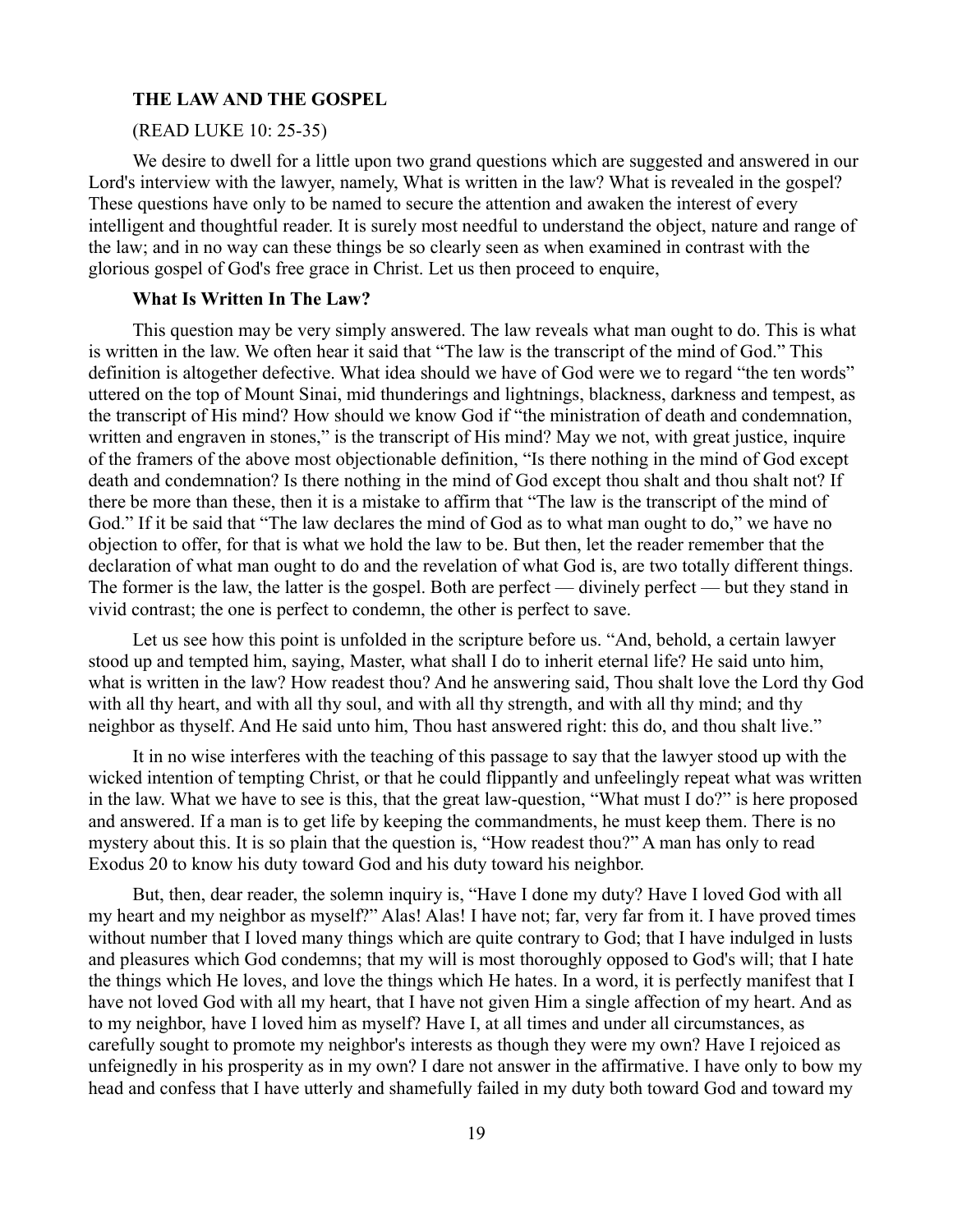neighbor. I own it most fully to be my duty to love God with all my heart and my neighbor as myself, but I own as fully that I have done neither the one nor the other.

What then can the law do for me? Curse me and slay me on the spot! Is there no mercy? Not in the law! There is no mercy at Mount Sinai. If a man stands before that fiery mount, the tremendous alternative is duty or damnation. There is no middle ground. "This do, and thou shalt live" is the solemn, conclusive and emphatic language of the law. "The man that doeth these things shall live in them," but on the other hand, "cursed is everyone (without a single exception) that continueth not in all things which are written in the book of the law to do them" (Gal. 3: 10). "He that despised Moses' law died without mercy under two or three witnesses" (Heb. 10: 28).

The law makes no provision for imperfect obedience, however sincere. It makes no allowance for infirmity. Its one brief, pointed inquiry is, "Have you continued in all things?" If you say No (and who can say otherwise?) it can only curse you. Why? *Because it is perfect.* Were it to pass over a single transgression, it would not be a perfect law. Its very perfection insures the condemnation of the transgressor. "As many as are of works of law (that is, as many as work on the principle, stand on the ground, occupy the platform of works of law) are under the curse," and cannot possibly be anything else. This establishes the point unanswerably. The law can only prove to be a ministration of death and condemnation to the sinner, simply because he is a sinner and "the law is holy, and just, and good." It is no use for a man to say, "I am not looking to the law for life or justification, but merely as a rule and for sanctification." As a rule for what? For the sanctification of what? If you say, "for my old nature," the answer is, so far from being "a rule of life," it is "a ministration of death;" and so far from sanctifying the flesh, it condemns it, root and branch. If, on the other hand, you say it is for the new nature, then is your mistake equally obvious, since the apostle expressly declares that "the law is not made for a righteous man" (1 Tim. 1: 9).

This is plain enough for anyone who is content to take the Holy Scriptures as his guide. The law can neither be the ground of life nor the rule of life to a fallen creature; neither can it be the ground of righteousness nor the power of sanctification. "By deeds of law there shall no flesh be justified in his sight: for by the law is the knowledge of sin" (Rom. 3: 20). This one passage is conclusive both as to justification and sanctification. No flesh can be justified in God's sight by the law; and as to sanctification, how can I ever become holy by means of that which only shows me my ungodliness? If I measure a short board by a true measure I must prove it short. A true measure cannot make a short board the proper length, it can only show what it is. Just so with the law and the sinner. Again, "The law worketh wrath" (Rom. 4: 15). How is this? Because it is pure and I am impure.

The law and the sinner are complete opposites — wholly irreconcilable. I must get a new nature, stand upon new ground, be in the new creation, before I can delight in the law of God. "I delight in the law of God *after the inward man*" (Rom. 7: 22). But how do I get this "inward man," this new nature? How do I get into the new creation? Not by works of law of any shape or description, but by faith of Jesus Christ. I become united to Christ in the power of a new and endless life, upon which the law has no claim. I died in Christ. Hence the law has no further demand on me. If a man is in prison for murder and dies there, the law is done with him, inasmuch as the life in which the crime was committed is gone. Thus it is with the sinner who believes in Jesus. God sees him to be dead. His old man is crucified. The sentence of the law has been put into execution upon him in the Person of Christ. Had it been executed upon himself, it would have been death eternal, but having been executed upon Christ, His death is of infinite, divine and eternal effectiveness. Moreover, having the power of eternal life in Himself, He rose, as a Conqueror from the tomb after having met every claim. And wonderful to declare, the believer, having died in Him, now lives in Him forever. Christ is his life; Christ is his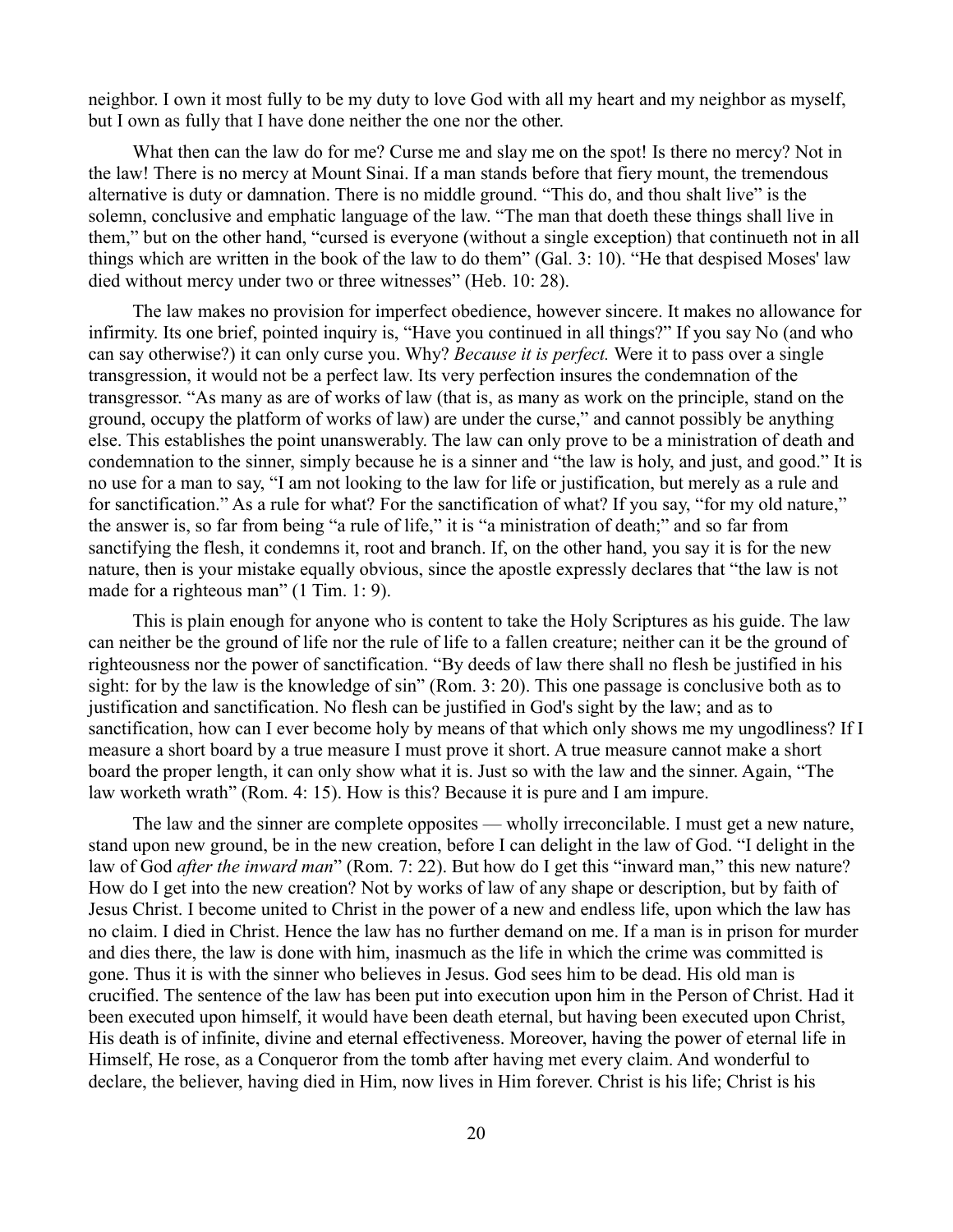righteousness; Christ is his rule of life; Christ is his model; Christ is his hope; Christ is his all and in all (Rom. 6, 7; Gal. 2: 20-21; Gal. 3, Gal. 4; Eph. 2: 4-6; Col. 2: 10-15).

Some may feel disposed to inquire, "If the law cannot yield life, furnish righteousness or promote sanctification, then for what end was it given?" The apostle anticipates and answers this question. "Wherefore then the law? It was added because of transgression, till the seed should come to whom the promise was made" (Gal. 3: 19). We also read, "Moreover, the law entered (or came in by the way, between the promise and the accomplishment) that the offense might abound" (Rom. 5: 20). These two passages declare in simplest terms the object of the law. It is not said, "the law entered in order that we might get life, righteousness or sanctification by it," but quite the opposite. It was "because of transgression" and "that the offense might abound." Where is it said in Scripture that the law was given that we might get life, righteousness or sanctification by it? Nowhere. But it is expressly declared that "the law was added because of transgression" and that "it came in by the way that the offense might abound." It is not possible to conceive two objects more diverse.

The legal system speaks of life, righteousness and sanctification by law; the Scripture, on the contrary, speaks of "offense," "transgression" and "wrath." Why? Because we are sinners and the law is holy. It demands strength and we are weak; it demands life in order to keep it, and we are dead; it demands perfection in all things, and we are perfect in nothing; it is holy and just and good, and we are unholy, unjust and bad. Thus it stands between us and the law; and it matters not in the least, regarding the principle of the law, whether we are regenerate or unregenerate, believers or unbelievers, saints or sinners. The law knows nothing of any such distinctions. It is addressed to man in the flesh, in his old-Adam condition, in his old-creation standing. It tells him what he ought to do for God, and inasmuch as he has not done that, it curses him: it cannot do anything else. It shows him no mercy, but leaves him in the place of death and condemnation.

Thus much as to "what is written in the law." Let us now proceed to inquire in the second place,

#### **What Is In The Gospel?**

This is unfolded with uncommon beauty and power in the touching parable of "the Good Samaritan." The lawyer, like all legalists, "willing to justify himself," sought to ascertain who was his neighbor. In reply, our blessed Lord draws a picture in which is most vividly presented the true condition of every sinner, be he lawyer or else. "A certain man went down from Jerusalem to Jericho and fell among thieves, which stripped him of his raiment and wounded him and departed, leaving him half dead." What a picture of man's career and man's condition! "A certain man" — the writer or the reader of these lines — "went down." How true! Reader, is it not so? Has not your course ever been a downward one? Have you ever, when left to yourself, taken a step upward, a step in the right direction? There is no use in generalizing, in making statements about mankind, the whole human race, Adam's posterity and the like. What we want is to bring the matter home to ourselves and say, each for himself, "I am the 'certain man' of this beautiful parable; it is myself that appears in the foreground of this masterly picture; my course has been a downward one; I have gone down from the innocency of childhood to the folly of youth, and from the folly of youth to the matured wickedness of manhood, and here I am, stripped of every shred in which I might wrap myself; wounded in every region of my moral being; and having the painful consciousness that death has already begun its terrible work in me."

Such is the career, such the condition of every sinner — his career, downward — his condition, death. What is to be done? Can he keep the law? Alas! he is not able to move. Can the "priest" do anything for him? Nothing! He has no sacrifice and no ability to rise and get one. Can the "Levite" not help him? No! He is so polluted with his wounds and bruises that neither Levite nor priest could touch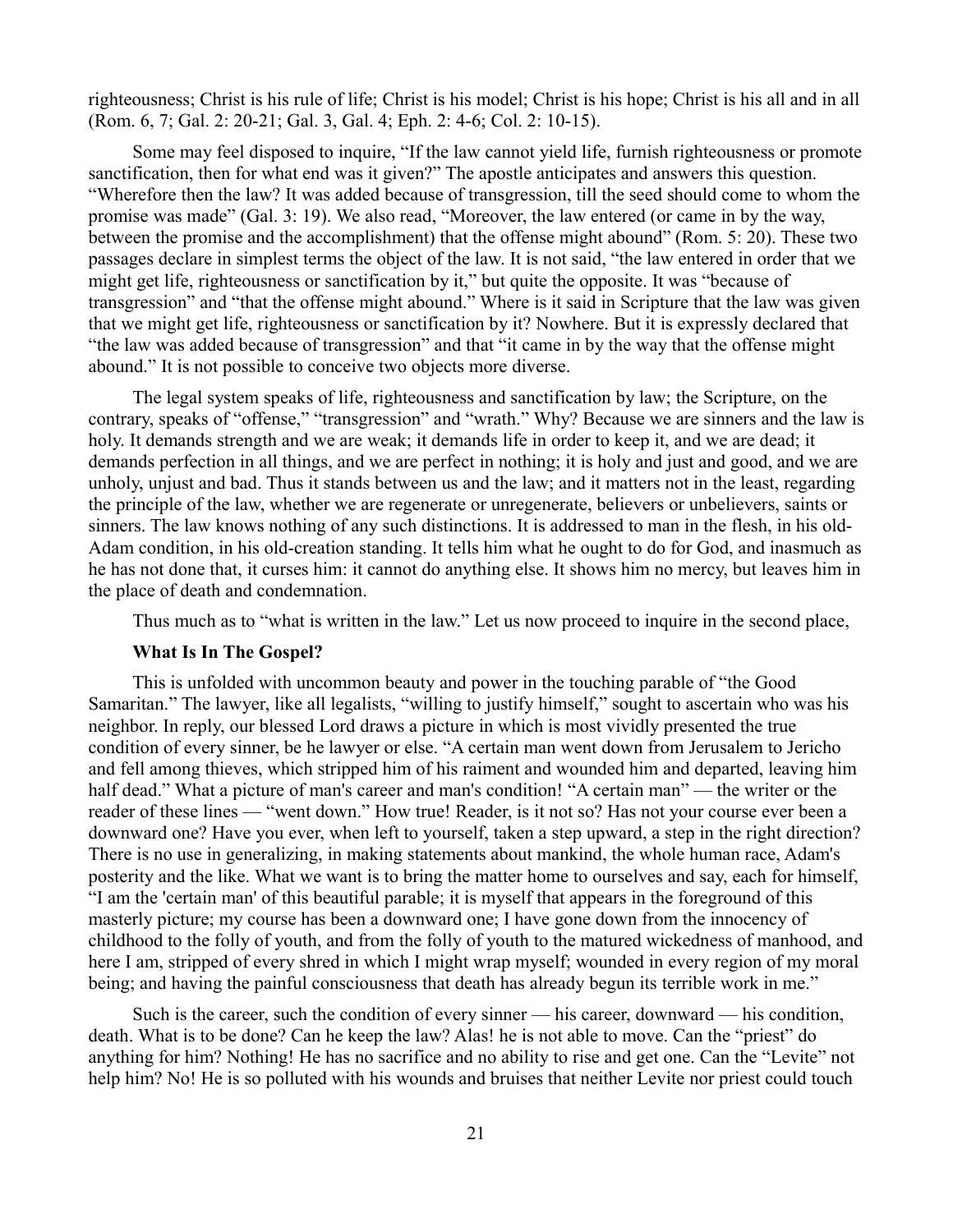him. In a word, neither law nor ordinances can meet his case. He is utterly ruined. He has destroyed himself. The law has flung him overboard as a defiled, good-for-nothing, condemned thing. It is useless talking to him about the law or asking him will he take it as a means of justification, a rule of life or the power of sanctification. It has cursed, condemned and set him aside altogether, and he has only to cry out from the profound and awful depths of his moral ruin, "O wretched man that I am! Who shall deliver me from the body of this death?"

Now, it is when a man is really brought to this point that he is in a position to see the moral grandeur of the gospel. It is when he has discovered his own guilt, misery and ruin, and also his entire inability to meet the just and holy claims of the law, or profit in any wise by the appliances of the legal system in its most attractive forms, that he is prepared to appreciate the ample provisions of the grace of God.

These facts are most strikingly illustrated in the scene before us. When the poor man had gone down from Jerusalem to Jericho, from the city of God to the city of the curse (Joshua 6: 26; 1 Kings 16: 33-34); when he lay stripped, wounded and half-dead; when both priest and Levite had turned from him and gone their way; it was just then that he was in a position to prove the grace of the Good Samaritan who assuredly is none other than the blessed Lord Jesus Himself, blessed forever be His precious name! He appears in the form of a Samaritan only to enhance the grace that breathes forth upon our souls in this lovely scene. "The Jews have no dealings with the Samaritans." Hence, had the Jew in this parable had sufficient strength, he would not, we may safely affirm, have permitted the stranger to touch him. But he was so far gone, so powerless, so under the power of death, that the gracious Samaritan had it all his own way. And what a tender way it was!

"But a certain Samaritan, as he journeyed, came where he was: and when he saw him, he had compassion, and went to him, and bound up his wounds, pouring in oil and wine, and set him on his own beast, and brought him to an inn, and took care of him. And on the morrow when he departed, he took out two pence and gave them to the host and said unto him, Take care of him; and whatsoever thou spendest more, when I come again, I will repay thee."

Here is what is revealed in the gospel. Man has ruined himself. He has gone down from God. He has fallen under the power of the enemy. He is the victim of Satan, the slave of sin, the subject of death. His case is hopeless, so far as he is concerned. But, blessed be God, the true Samaritan has come down into all the ruin. The Son of God left His Father's bosom, His eternal dwelling-place, came down into this world to remedy our ruin, to bear our guilt, to endure the wrath of God in our place. All this He did, beloved reader, as the expression of His own tender compassion and love. "He had compassion" and came to bind up our wounds, to pour "the wine and oil" of His own most precious grace into our souls, to heal, restore and bless us, to put us into His own position according to the power which had brought Him into ours, to make ample provision for all our need until that bright and happy moment when we shall be ushered into His presence to go no more out forever.

The page of inspiration does not present a more touching picture than that which the Master's pen has drawn for us in "The Good Samaritan." It is perfectly beautiful and beautifully perfect. It is divine. Every expression is filled with exquisite moral loveliness. "He came where he was" — not half-way or nine-tenths of the way, but all the way. "And when he saw him," what then? Did he turn away in disgust at his appearance and despair of his condition? Ah! no; "He had compassion on him." His tender heart yearned over him. He cared not what he was or who he was. Jew or Gentile, it mattered not; the streams of tender compassion came gushing up from the deep fountains of a heart that found its own delight in ministering to every form of human need. Was this "compassion" a mere movement of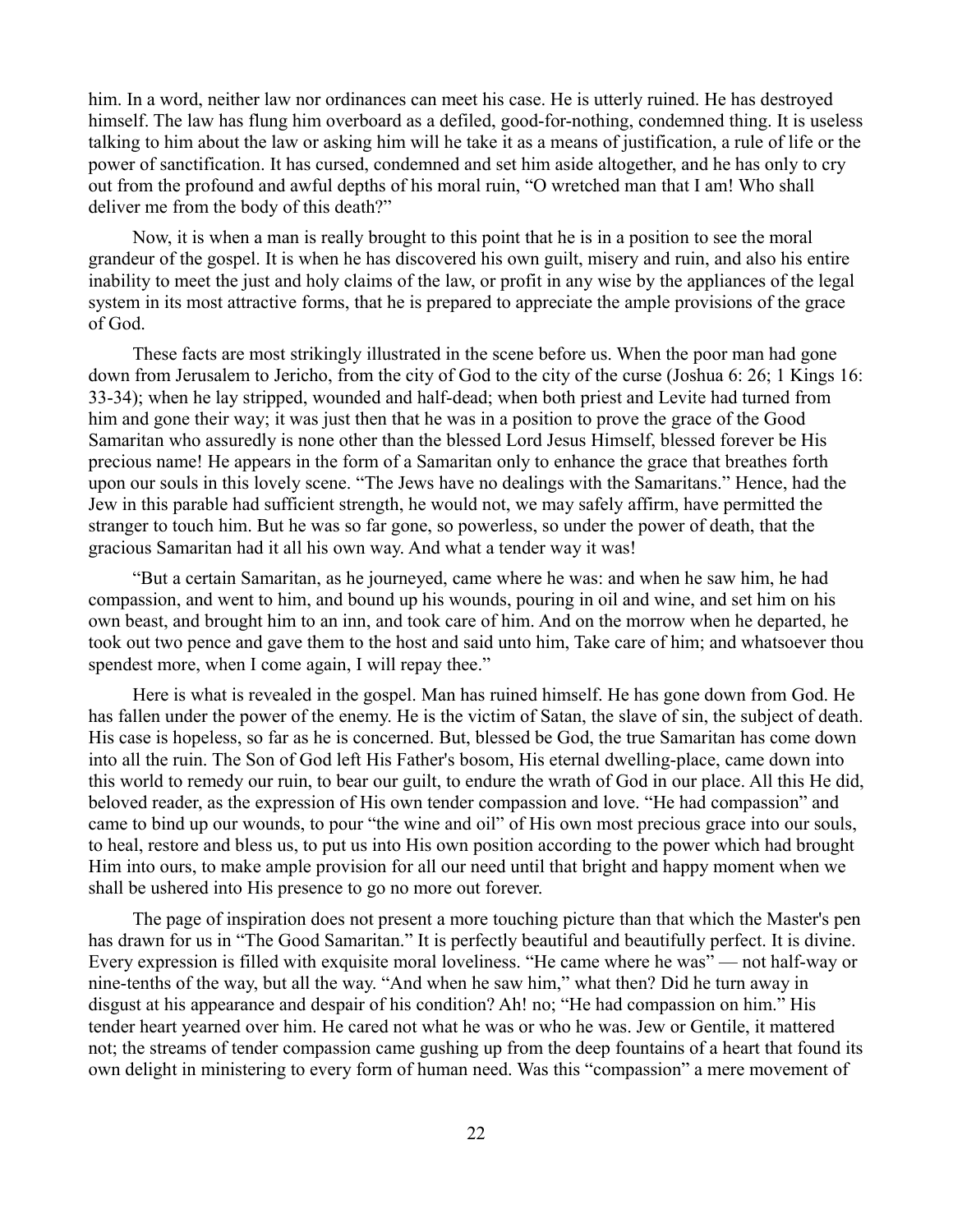sentimentality — a momentary feeling uttering itself in empty words and then passing away? No; it was a real, living, acting thing, expressing itself in the most unmistakable manner. "He went to him." For what? To meet his every need and not to leave him until he had placed him in a position of security, rest and blessing.

Nor was this all. Not only did this gracious stranger fully meet the wounded one's present need, but before leaving, he spoke these touching words, "Take care of him." How this must have melted the poor man's heart. Such kindness! And all from a stranger, from one with whom he would naturally have "no friendly dealings."

Finally, as if to complete the picture, he says, "when I come again." He awakens in the heart by these last words, "the blessed hope" of seeing him again. What a lovely picture! And yet it is all a divine reality. It is the simple story of our blessed Jesus who, in His tender compassion, looked upon us in our low and utterly hopeless condition, left His eternal dwelling-place of light and love, took upon Himself the likeness of sinful flesh, was made of a woman, made under the law, lived a spotless life, and fulfilled a perfect ministry down here for 33 years, and finally died on the cross as a perfect atonement for sin so that God might be just and the Justifier of any poor, ungodly, convicted sinner that simply trusts in Jesus.

Yes, dear reader, whoever you are, high or low, rich or poor, learned or unlearned, Jesus has done all this; and He is now at the right hand of the Majesty in the heavens. The One who was nailed to the cross for us, is now on the throne. Eternal Justice has wreathed His sacred brow with the wreath of victory, and that, be it remembered, on our behalf. Nor is this all. He has said, "I will come again." Precious words! Would *you* be glad to see Him? Do you know Him as the Good Samaritan? Have you felt His loving hand binding up your spiritual wounds? Have you known the healing virtues of His oil, and the restoring, invigorating, and cheering influence of His wine! Have you heard Him speak the thrilling words, "Take care of him?" If so, then, surely, you will be glad to see His face: you will cherish in your heart's tender affections the blessed hope of seeing Him as He is and of being like Him and with Him forever. The Lord grant it may be so with you, beloved reader, and then you will be able to appreciate the immense difference between the law and the gospel — between what we ought to do for God and what God has done for us — between what we are to Him and what He is to us — between "do and live" and "live and do" — between "the righteousness of the law" and "the righteousness of faith."

May the blessing of the Father, of the Son and of the Holy Spirit rest upon the reader of these lines, now, henceforth and forevermore!

# **DEAD TO THE LAW**

"For I through law, am dead to law, that I might live to God" (Gal. 2: 19). This is a weighty word and much needed just now. The spiritual apprehension of the truth set forth will preserve the soul from two errors which are very common in the professing Church — legality on the one hand and licentiousness on the other. Were we to compare these two evils, were we compelled to choose between them, we would undoubtedly prefer the former. We would much rather see a man under the authority of the law of Moses than one living in lawlessness and self-indulgence. Of course, we know that neither is right and that Christianity gives us something quite different, but we have much more respect for a man who, seeing nothing beyond Moses and regarding the law of Moses as the only divine standard by which his conduct is to be regulated, bows down in a spirit of reverence to its authority, than for one who seeks to get rid of that law so he may please himself. Thank God, the truth of the gospel gives us the divine remedy for both cases. But how? Does it teach us that the law is dead? No! What then? It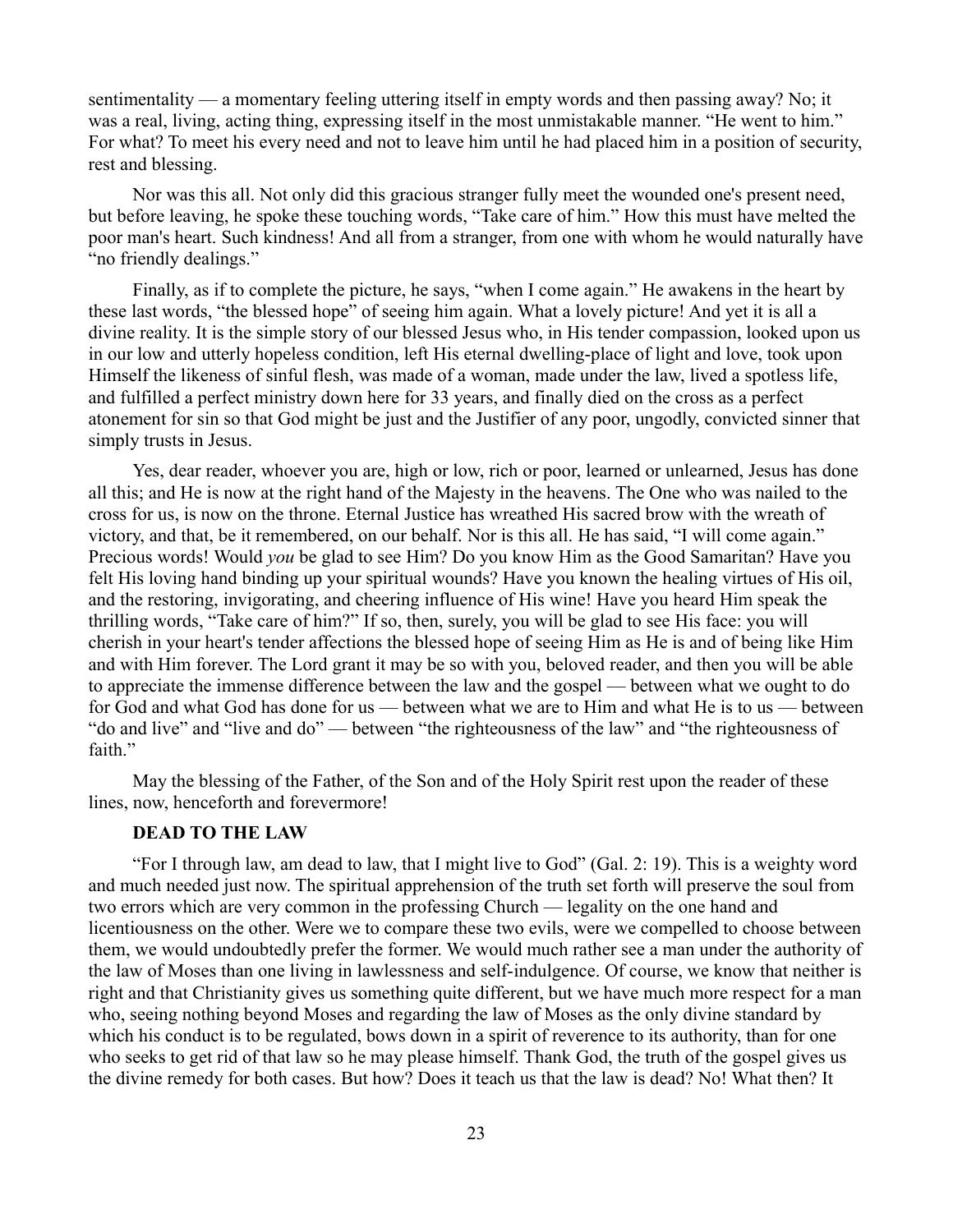teaches that the *believer* is dead. "I through law am dead to law." And to what end? That I may please myself? That I may seek my own profit and pleasure? By no means, but "that I may live to God."

Here lies the grand and all-important truth — a truth lying at the very base of the entire Christian system, and without which we can have no just sense of what Christianity is at all. So in Romans 7 we read, "Wherefore, my brethren, ye also have become dead to the law (not the law is dead) by the body of Christ, in order that ye may be to another (not to yourselves, but) even to Him that was raised from the dead, that ye might bring forth fruit unto God" (v. 4). Again, "But now ye are delivered from the law, being dead to that wherein ye were held, that ye might serve in newness of spirit and not in oldness of letter" (v. 6).\* Mark, it is that we may serve, not that we may please ourselves. We have been delivered from the intolerable yoke of Moses that we may wear the "easy yoke of Christ," not that we may give a loose run to nature.

{\*The marginal reading of verse 6 is doubtless the correct one. It is well to note this, as also the difference between the way in which the apostle uses the illustration. It is the husband who dies, but in the application, it is the believer, not the law. Not seeing this had led many into the error of teaching that the law is dead, whereas in 1 Timothy 1: 8, the apostle expressly declares, not that the law is dead, but the very reverse; "We know that the law is good, if a man use it lawfully." And how is it to be used lawfully? "Knowing this, that the law is not made for a righteous man, but for the lawless." It is of the utmost importance that the reader should be clear as to this.}

There is something shocking to a serious mind in the thought of men appealing to certain principles of the gospel to establish a plea for the indulgence of the flesh. They want to fling aside the authority of Moses, not that they may enjoy the authority of Christ, but merely to indulge self. But it is vain. It cannot be done with any shadow of truth, for it is never said in Scripture that the law is dead or abrogated, but it is said — and urged repeatedly — that the believer is dead to the law and dead to sin so he may taste the sweetness of living unto God, of having his fruit unto holiness, and the end everlasting life.

We earnestly commend this weighty subject to the attention of the reader. He will find it fully unfolded in Romans 4 and Romans 5, Galatians 3 and Galatians 4. A right understanding of it will solve a thousand difficulties and answer a thousand questions, and deliver the soul from a vast mass of error and confusion. May God give His own Word power over the heart and conscience!

### **GRACE AND HOLINESS**

Thank God we are under grace. But does this blessed fact weaken in any way the truth that "Holiness becometh God's house forever?" Has it ceased to be true that "God is greatly to be feared in the assembly of his saints; and to be held in reverence of all those who are about Him?" Is the standard of holiness lower for the Church of God now than it was for Israel of old? Has it ceased to be true that "our God is a consuming fire?" Is evil to be tolerated because "we are not under law, but under grace?" Why were many of the Corinthians weak and sickly? Why did many of them die? Why were Ananias and Sapphira struck dead in a moment? Did that solemn judgment touch the truth that the Church was under grace? Assuredly not. But neither did grace hinder the action of judgment. God can no more tolerate evil in His assembly now, than He could in the days of Achan.

You say, "We must not draw comparisons between God's dealings with His earthly people and His dealings with His Church." What is the meaning of the following words in 1 Corinthians 10? "Moreover, brethren, I would not that ye should be ignorant, how that all our fathers were under the cloud, and all passed through the sea; and were all baptized unto Moses in the cloud and in the sea; and did all eat the same spiritual meat; and did all drink the same spiritual drink; for they drank of that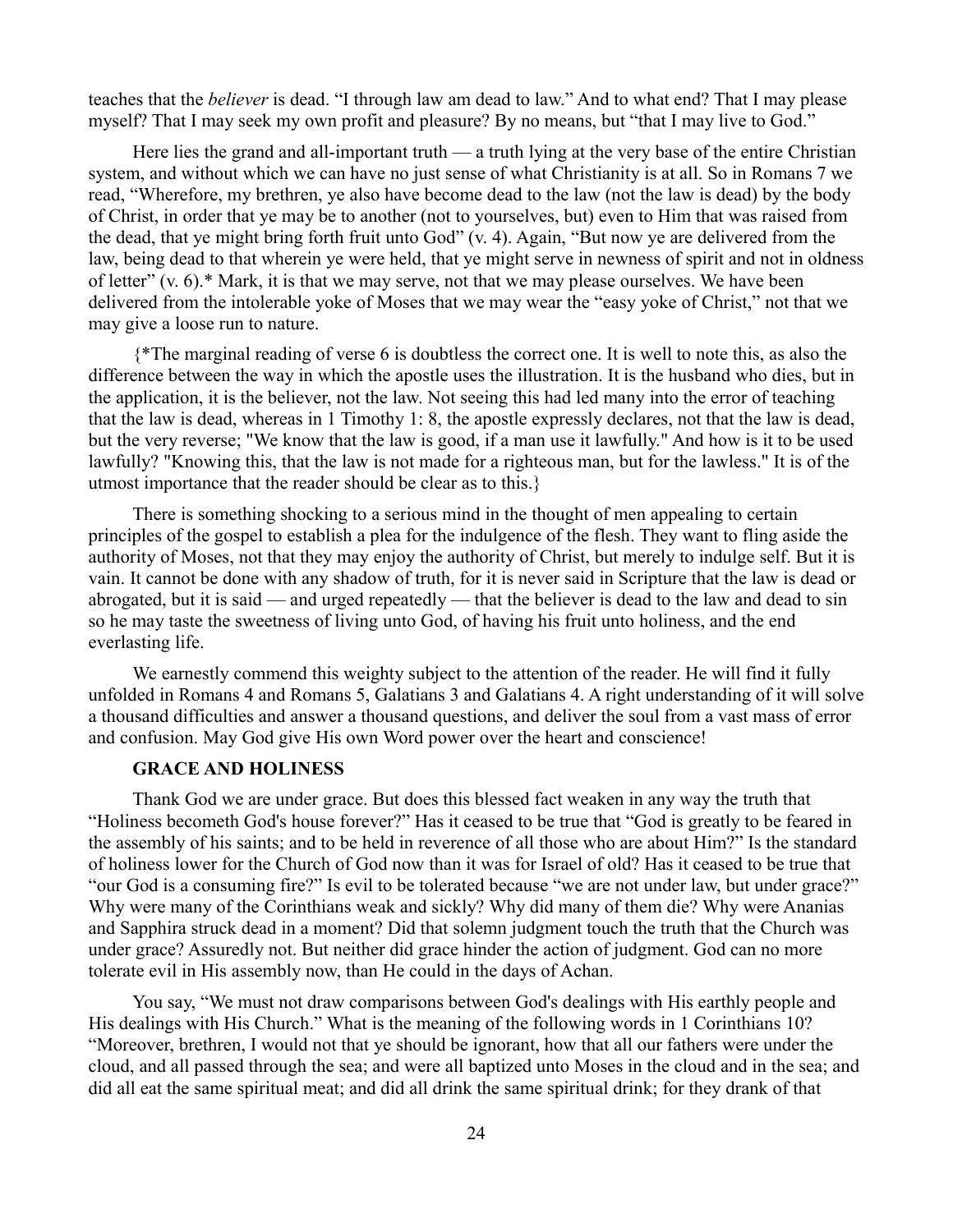spiritual Rock that followed them; and that Rock was Christ. But with many of them God was not pleased; for they were overthrown in the wilderness. Now these things were our examples, to the intent we should not lust after evil things as they also lusted.… Now all these things happened unto them for examples; and they are written for our admonition, upon whom the ends of the world are come."

Is not this drawing a comparison between God's dealings with His earthly people and His Church now? Yes indeed; and well will it be for us all to ponder and be admonished by the comparison. It would be sad indeed if we were to plead from the pure and precious grace in which we stand to lower the standard of holiness. We are called to purge out the old leaven on the blessed ground that "Christ our passover is sacrificed for us." Is not this "drawing a comparison?" The assembly at Corinth was commanded — woe be unto them if they had refused — to put away from among them the wicked person, to deliver him to Satan for the destruction of the flesh.

True, they were not called to stone him or to burn him; and here we have a contrast rather than a comparison. But they had to put him out from among them if they would have the divine presence in their midst. "Thy testimonies are very sure; holiness becometh Thy house, O Lord, *forever*." Can you not praise Him for the holiness as well as the grace? Can you not, as the standard of holiness rises before you, add your doxology, "Blessed be His name forever and ever! Amen and amen?" We trust you can.

We must never forget that, while we stand in grace, we are to walk in holiness; and as regards the assembly, if we refuse to judge bad doctrine and bad morals, we are not on the ground of the Assembly of God at all. People say we must not judge; God says we must. "Do not ye judge them that are *within*? But them that are *without* God judgeth. Therefore put away from among yourselves that wicked person." If the assembly at Corinth had refused to judge that wicked person, it would have forfeited all title to be regarded as the assembly of God, and all who feared the Lord would have had to leave it. It is a very solemn matter indeed to take the ground of the Assembly of God. All who do so have to bear in mind that it is not at all a question of whom we can receive or what we can tolerate, but what is worthy of God? We hear a great deal now-a-days about the "broad" and the "narrow;" *we have just to be as broad and as narrow as the Word of God.*

### **ISOLATION**

It is one of our great difficulties at the present moment — indeed it has ever been a difficulty *to combine a narrow path with a wide heart.* There is very much on all sides tending to produce isolation. We cannot deny it. Links of human friendship seem so fragile; so many things crop up to shake confidence; so many things which one cannot possibly sanction, that the path becomes more and more isolated.

All this is unquestionably true. But we must be very careful as to how we meet this condition of things. We have little idea how much depends on the spirit in which we carry ourselves in the midst of scenes and circumstances which, all must admit, are uniquely trying.

For example, I may retreat in upon myself and become bitter, gloomy, severe, repulsive, withered up, having no heart for the Lord's people, for His service, for the holy and happy exercises of the assembly. I may become barren of good works, having no sympathy with the poor, the sick, the sorrowful. I may live in the narrow circle in which I have withdrawn, thinking only of myself and my personal and family interests.

What can be more miserable than this? It is the most deplorable selfishness, but we do not see it because we are blinded by our inordinate occupation with other people's failures.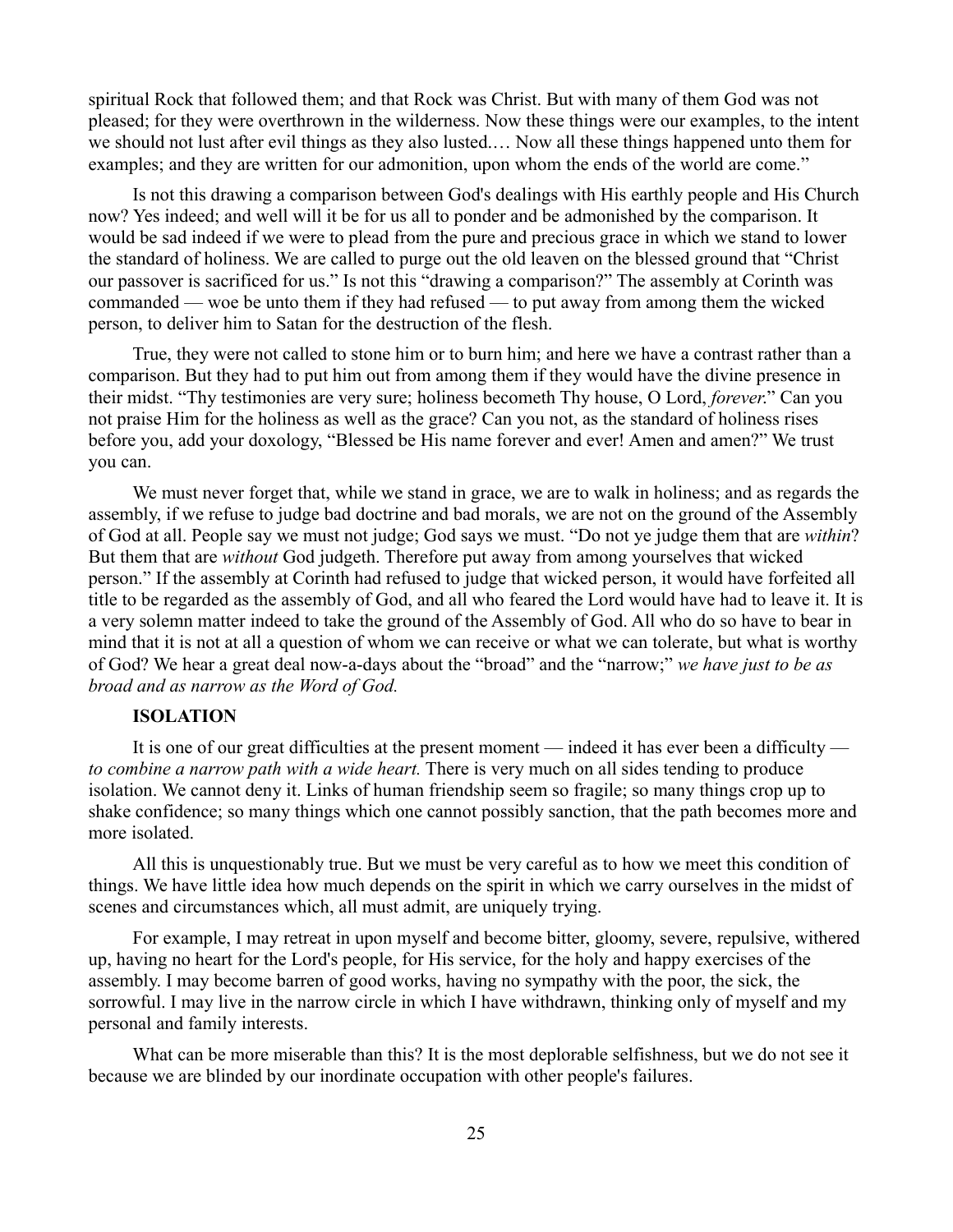Now it is a very easy matter to find flaws and faults in our brethren and friends. But the question is, How are we to meet these things? Is it by retreating in upon ourselves? Never! To do this is to render ourselves as miserable in ourselves as we are worthless, and worse than worthless, to others. There are few things more pitiable than what we call "a disappointed man." He is always finding fault with others. He has never discovered the real root of the matter or the true secret of dealing with it. He has retired, but within himself. He is isolated, but his isolation is utterly false. He is miserable; and he will make all who come under his influence — all who are weak and foolish enough to listen to him — as miserable as himself. He has completely broken down in his practical career; he has succumbed to the difficulties of his time and proved himself wholly unequal to meet the stern realities of actual life. Then, instead of seeing and confessing this, he retires into his own narrow circle and finds fault with everyone except himself.

How truly delightful and refreshing to turn from this dismal picture to the only perfect Man who ever trod this earth! His path was indeed an isolated one — none more so. He had no sympathy with the scene around Him. "The world knew Him not." "He came unto His own [Israel], and His own received Him not." "He looked for some to take pity, but there was none; and for comforters, but He found none." Even His own beloved disciples failed to sympathize with, or understand Him. They slept on the mount of transfiguration in the presence of His glory and they slept in the Garden of Gethsemane in the presence of His agony. They roused Him out of His sleep with their unbelieving fears and were continually intruding upon Him with their ignorant questions and foolish notions.

How did He meet all this? In perfect grace, patience and tenderness. He answered their questions; He corrected their notions; He hushed their fears; He solved their difficulties; He met their need; He made allowance for their infirmities; He gave them credit for devotedness in the moment of desertion; He looked at them through His own loving eyes and loved them, notwithstanding all. "Having loved His own which were in the world, He loved them unto the end."

Christian reader, let us seek to drink into our blessed Master's spirit and walk in His footsteps. Then our isolation will be of the right kind, and though our path may be narrow, the heart will be large.

#### **A WORKMAN'S MOTTO**

"Therefore, my beloved brethren, be ye steadfast, immovable, always abounding in the work of the Lord, forasmuch as ye know that your labor is not in vain in the Lord" (l Cor. 15: 58).

Here we have an uncommonly fine motto for the Christian workman, and every Christian ought to be a workman. It presents a most valuable balance for the heart. We have immovable stability linked with unceasing activity.

This is of the utmost importance. There are some of us who are such sticklers for what we call *principle* that we seem almost afraid to embark in any scheme of large-hearted Christian activity. On the other hand, some of us are so bent on what we call *service* that in order to reach desired ends and realize noticeable results, we do not hesitate to overstep the boundary line of sound principle.

Now, our motto supplies a divine antidote for both these evils. It furnishes a solid basis on which we are to stand with steadfast purpose and immovable decision. We are not to be moved the breadth of a hair from the narrow path of divine truth, though tempted to do so by the most forcible argument of a plausible expediency. "To obey is better than sacrifice; and to hearken, than the fat of rams."

Noble words! May they be engraved in characters deep and broad on every workman's heart. They are absolutely invaluable, and particularly so in this our day when there is such willfulness in our mode of working, such erratic schemes of service, such self-pleasing, such a strong tendency to do that